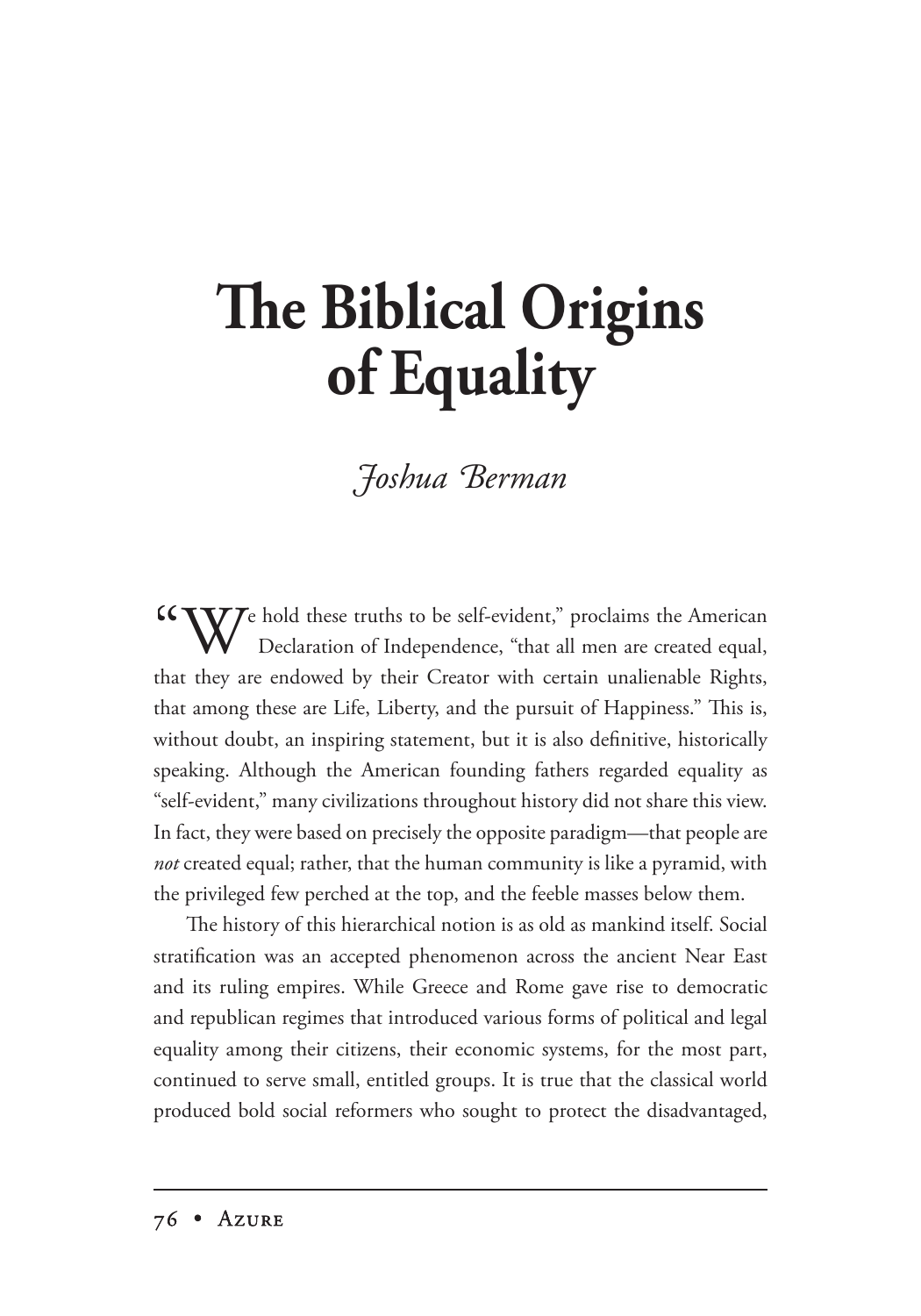but it has also left no evidence of any struggle to eliminate class distinctions.<sup>1</sup> In short, none of the ancient authors championed egalitarianism. "From the hour of their birth," wrote Aristotle, "some are marked out for subjection, others for rule."<sup>2</sup> The medieval mind, too, believed that in an ordered society each socio-economic class performed its tasks for the common good.<sup>3</sup> Political theorists from classical times through the Italian Renaissance assumed that independence and freedom could not be achieved by those who did not already possess it.<sup>4</sup> It is only with the European revolutions of the eighteenth and nineteenth centuries that the privileges of rank and nobility were rejected, and the entrenched caste, feudal, and slave systems declared illegitimate.

The first political philosophy to rise up against this anti-egalitarian consensus, thus generating the ideals that are today considered the cornerstones of an enlightened society, emerged in the sacred writings of ancient Israel. It was composed in the literary, theological, and legal corpus known to us as the Pentateuch, or Torah—the Five Books of Moses, which narrate the stories of creation, the Patriarchs, the exodus from Egypt, the wandering in the desert, and the laws God gave to Moses on Mount Sinai.<sup>5</sup> The Torah—primarily considered a religious text—revolutionized social and political thought in ways that still influence us today. Indeed, when seen against the backdrop of ancient norms, the social blueprint found in the Pentateuch represents a series of quantum leaps in a sophisticated matrix of theology, politics, and economics.

To be sure, the Pentateuch mentions multiple classes of individuals within the Israelite polity, an order that cannot be termed egalitarian in the full sense of the word. It speaks of those with entitlements and privileges, such as the king, priests, and Levites.<sup>6</sup> Yet the control of society's resources enjoyed by these groups was quite limited compared to the authority wielded by the rulers of the surrounding civilizations of the ancient Near East. Most significantly, the Torah rejects the divide between the class that imposes tribute, and thus concentrates economic and political power in its hands, and the larger class of those who pay the tribute. Instead, it calls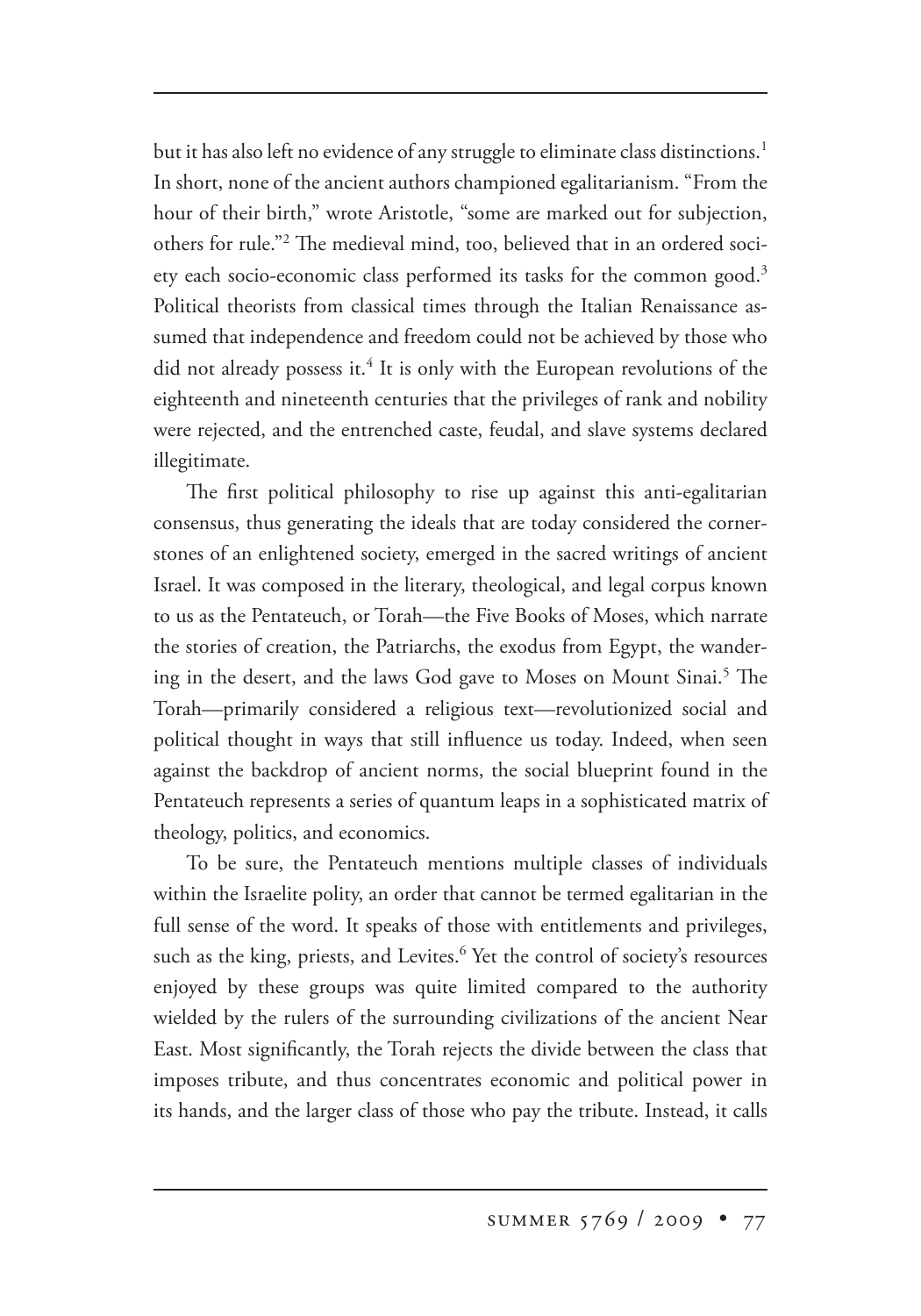for a new social, political, and religious order, founded upon egalitarian ideals and the notion of a society whose core is a single, uniformly empowered, homogeneous class. It is hard to overestimate the importance of this call and its impact on the course of human history.

The Torah's revamping of political consciousness was inextricably linked with a revolution in the realm of faith. For people to think anew about *politics*, they would first have to think anew about *theology*. Our current view of things political as distinct from things religious is a thoroughly modern notion: Not a single culture in the ancient Near East offered any hint of this distinction. Religion and state were intertwined; they relied upon common sources of authority and existed in the public realm as one and the same.

To appreciate just how intimately politics and theology went hand in hand in the ancient world, let us imagine that we are archaeologists digging up a forgotten culture called "America." Deciphering its religious texts, we discover that the chief god of its pantheon was "Commander in Chief," who resided in a heavenly palace or temple called the "White House" and who would traverse the heavens in his vehicle, "Chariot One." Furthermore, we discover that Commander in Chief had a consort known as "First Lady"—a goddess of relatively meager powers but nonetheless thought by some to possess a keen aesthetic sense. Our excavation would further reveal that opposite the heavenly White House was another temple, this one domed and populated by 535 local deities, who routinely schemed and coalesced into partisan groupings and, from time to time, managed to undermine the status of Commander in Chief and even topple him from his throne.

What we find, in other words, is a clear correlation between the prevailing institutional order on earth and the divine order of heaven. The idea that earthly politics is a reflection of heavenly government was nearly ubiquitous in the ancient world, and it is easy to see why: Political regimes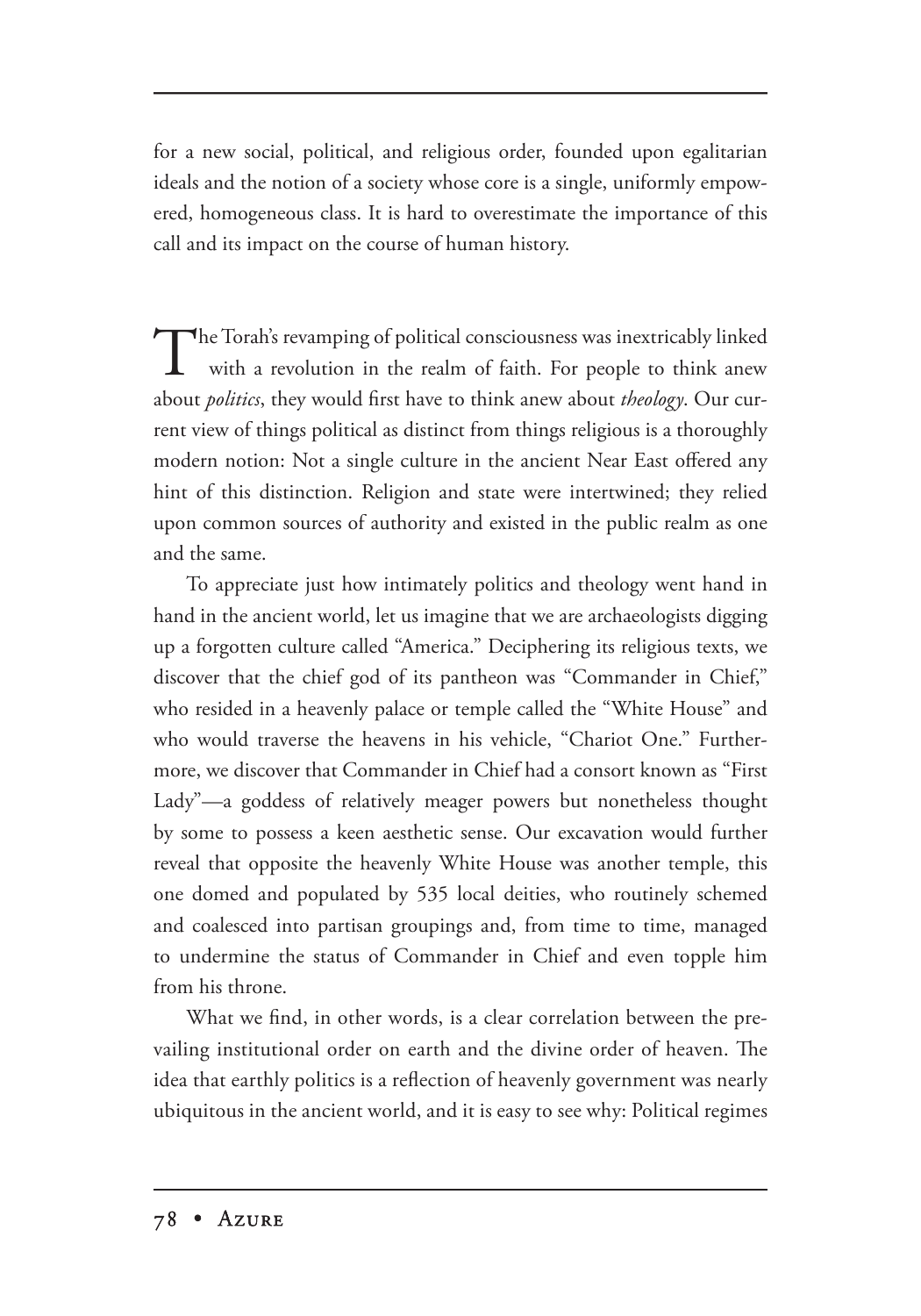are, by definition, artificial, constructed, and therefore tenuous. There is no real reason one person should reign and not another. A regime can receive immeasurable legitimation, however, if the masses believe that it is rooted in ultimate reality and unchanging truth, and that the significance of the political order has a cosmic and sacred basis. In other words, the heavenly order mirrors the earthly order because ancient religion is a mask that covers the human construction and exercise of power.<sup>7</sup>

This explains why there are so many resemblances between, for instance, the chief god of the Mesopotamian pantheon, Enlil, and his earthly counterpart, the king. Each rules by delegating responsibilities to lesser dignitaries and functionaries. Each presides over a large assembly and resides in a palace with his wives, children, and extended "household."<sup>8</sup> Generally speaking, the gods sought to achieve a carefree existence and enjoyed large banquets in their honor. Like kings, they needed a palace—what we would call a temple—where they could reside in splendor, far from the teeming masses, with their subjects caring for their every physical need.

Whenever the gods wanted something—a temple repaired or the borders of their realm expanded—they communicated with the king through various mediators.<sup>9</sup> The gods never spoke to the masses or imparted any instruction to them. Ancient creation myths depict common people as serving a single purpose: to toil and offer tribute. They were servants, standing on the lowest rung of the metaphysical hierarchy. The gods were interested in the masses only to the extent that a baron or feudal lord would be interested in ensuring the well-being of the serfs who worked on his estate and supplied its needs.<sup>10</sup> Servants, no doubt, play a vital role in sustaining a hierarchical order, but from an existential perspective, theirs is a decidedly diminished and undignified station.

Against this viewpoint, the Torah takes a completely different position, which rests upon two far-reaching theological innovations. First, it presents a model of heavenly sovereignty that strips earthly power structures of their sacral legitimacy. Second, it provides ideological grounding for the existence of a homogeneous nation of equal citizens.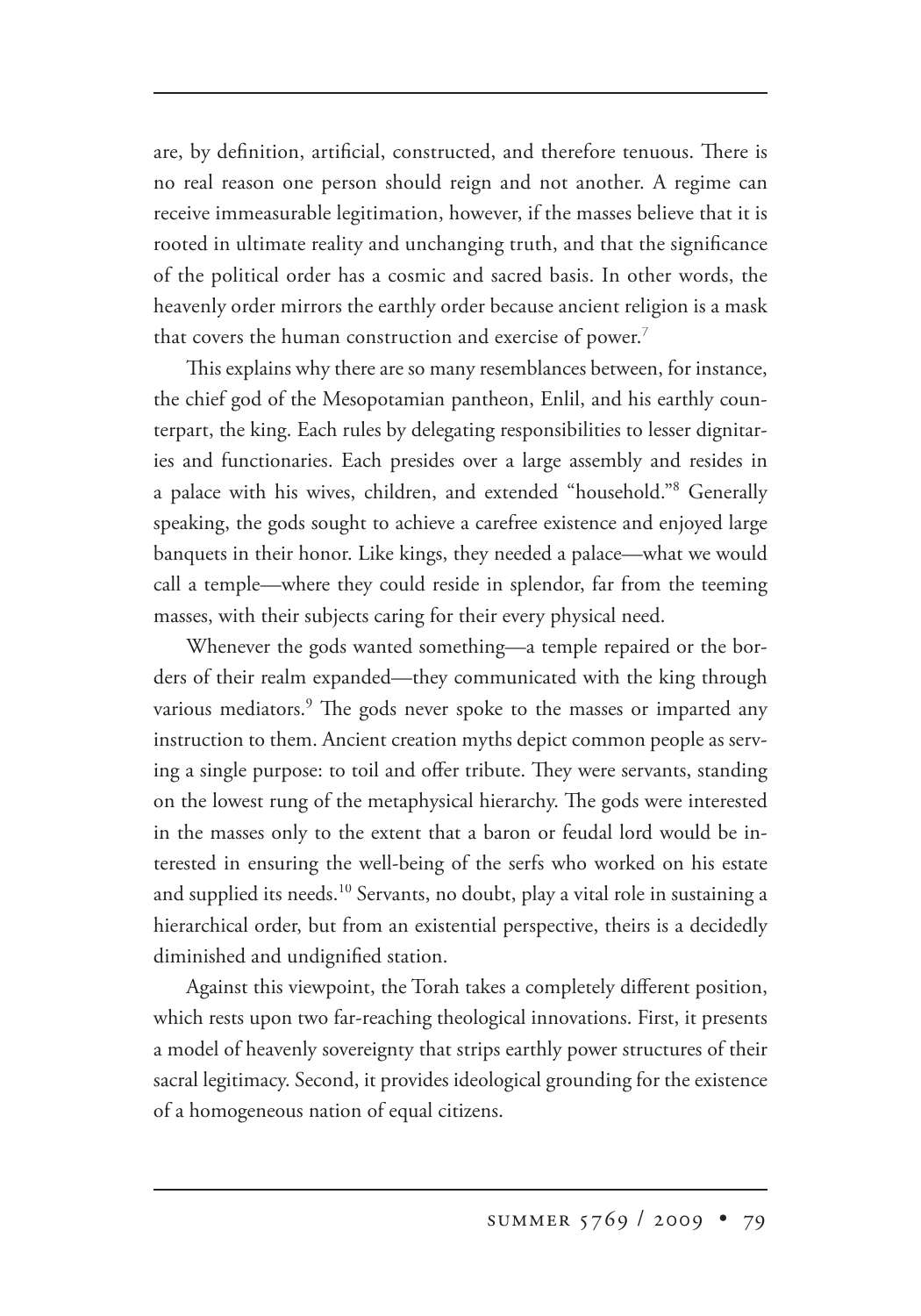These innovations were presented through the narratives of the exodus and the covenant at Sinai—stories that would have made a distinct and unusual impression on the ancient mind. The ancients had no problem believing that the gods could split the seas or descend on a mountaintop in a storm of fire. In contrast, the stories of the exodus and Sinai necessitated an enormous stretch of the imagination, because they required listeners to believe in *political* events that were without precedent and utterly improbable, even in mythological terms. Slaves had never been known to overthrow their masters. Gods had never been known to speak to an entire people. Moreover, in propagating the story of an enslaved nation rising up and breaking its chains, the Bible also preempted claims of election and social hierarchy within the Israelite nation itself. The exodus narrative effectively disallowed any Israelite from laying claim to a "naturally" elevated status. It depicts the origin of an *entire* people—a seminal, emancipating, but, most important, *equalizing* event.

Although the account of the revelation at Sinai is usually conceived in religious terms, its political implications are no less dramatic and constitute the bedrock of the Bible's egalitarian theology. Elsewhere, the gods allegedly communicated only to the kings and had no interest in the masses. At Sinai, God spoke to the entire people, without delineating any role whatsoever for kings and their entourage.<sup>11</sup> In fact, in light of archaeological findings now available to us, we can grasp how the Sinai narrative transformed the entire people of Israel into a collective of king-like individuals.

How was such a revolutionary act possible? As scholars noted more than fifty years ago, the covenant between God and Israel displays many elements reminiscent of ancient Near Eastern "vassal treaties."12 In these treaties, the more powerful monarch acts on behalf of a weaker, neighboring king. Sensing an opportunity to foster a loyal ally, he may send food during a famine or soldiers to break a siege. In return, the lesser king demonstrates his appreciation to the more powerful ruler by agreeing to a series of steps that express his gratitude and loyalty. In these treaties the vassal king retains his autonomy and is treated like royalty when he visits the palace of his patron.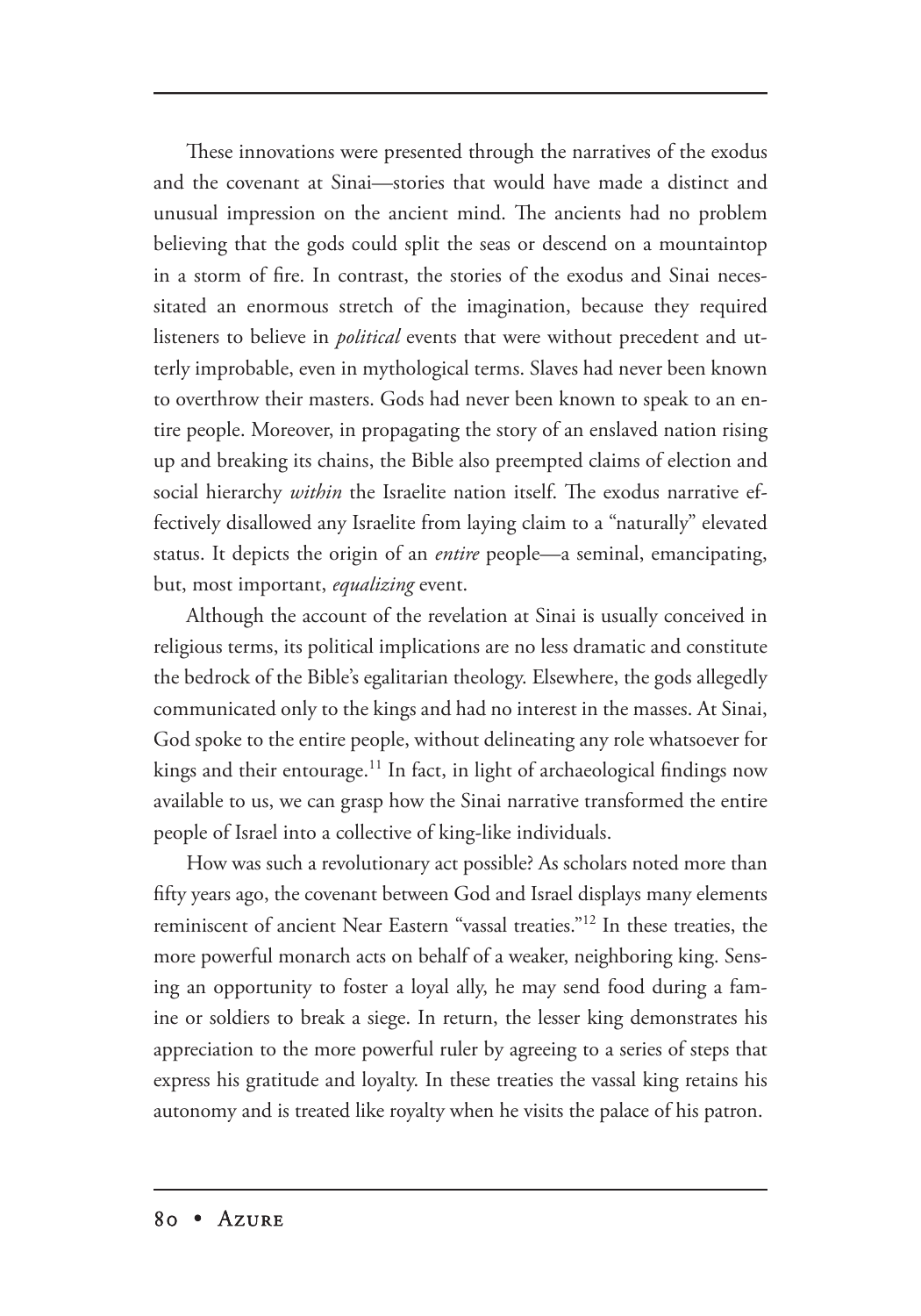The story of Mount Sinai copies the idea of the vassal treaty and applies it to the relationship between God and his chosen people. The Israelites, having been saved from Egypt by God, make a covenant with their heavenly sovereign and pledge their loyalty to him and his laws. From a socio-political point of view, this is a groundbreaking development. In fact, there is a case to be made that biblical theology's most impressive innovation was not the idea of one God, which had already been formulated by the Egyptian pharaoh Akhenaton in the fourteenth century B.C.E., but the epochal change it wrought in the status of the masses: The common person was raised to a new height, while nobles, royals, and the like were nowhere mentioned.<sup>13</sup> The Pentateuch portrays the entire people as a party to the covenant, thereby elevating the common man from the status of a king's servant to a servant-king.<sup>14</sup>

The Torah's ennoblement of the common man is manifested in the very notion that the narratives of the exodus and Sinai should be promulgated among the people as *their* history. This point requires a note of context for us moderns. Although there are over one million inscriptions in our possession from the ancient Near East, there is no evidence of any story that a people told itself about its collective national life and of moments of achievement and despair that are recorded for posterity.

Of course, stories abound in the ancient Near East—but they revolve around the exploits of individual gods, kings, and nobles.<sup>15</sup> These texts were written, oddly enough, for the gods themselves—as witnessed by the fact that they were often discovered in temple libraries, buried, or hidden in other inaccessible locations. Myths were recited to remind the gods of their responsibilities. Detailed descriptions of a king's achievements on the battlefield were read as a report to a deity about the monarch's activities on his or her behalf. In contrast to the biblical text, they were not composed for the masses.

Indeed, the Torah is unique not only in its content, but also in the identity of the subject to which it is addressed. In an era of nearly universal literacy such as ours, access to texts of many kinds and the knowledge they contain is unfettered. In theory, at least, it is available to all. But in the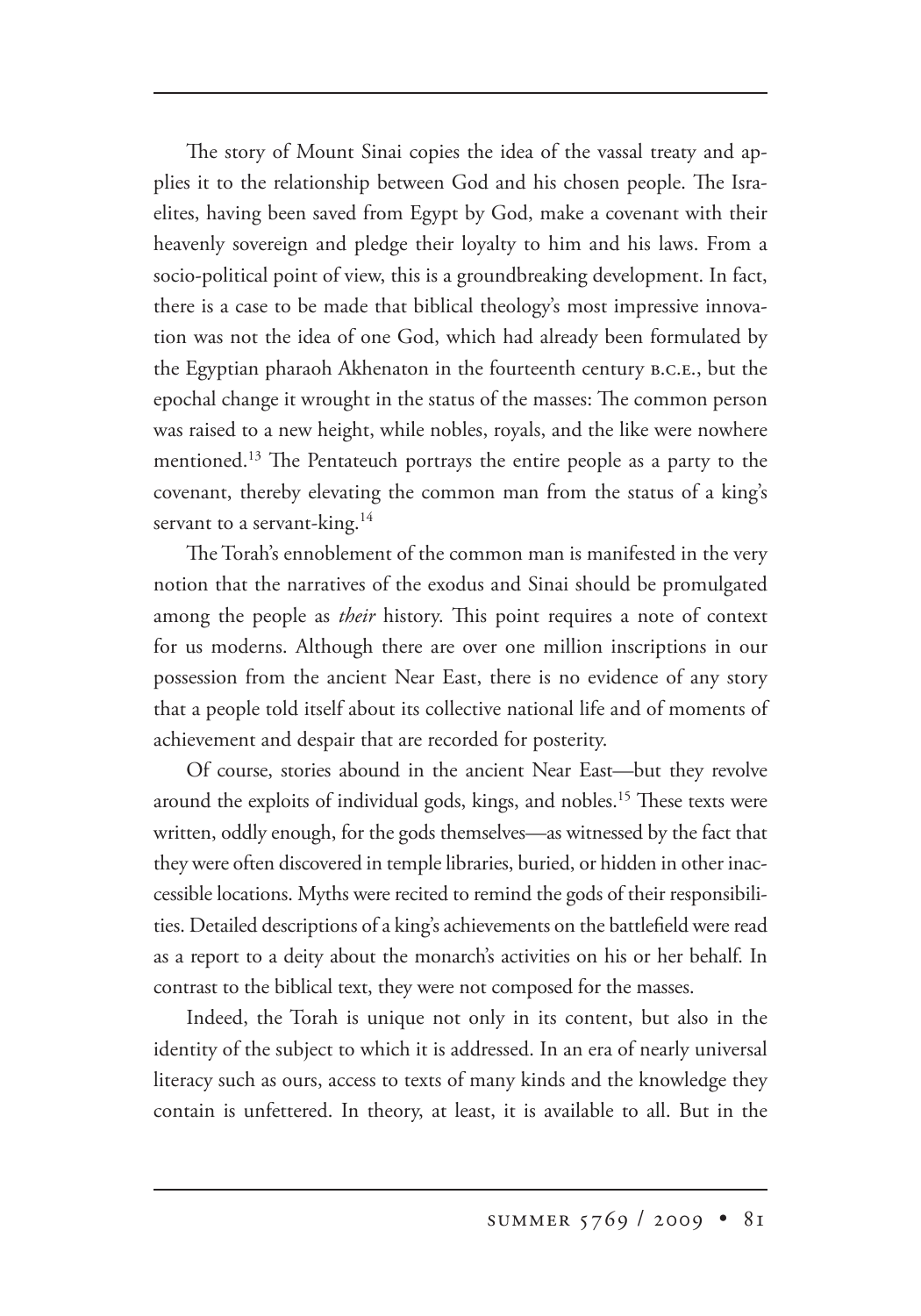ancient world the situation was very different. The skills necessary to read and compose texts were everywhere highly restricted. They were limited to a trained scribal class that worked in the service of the king.<sup>16</sup> Writing originated in the ancient Near East as a component of bureaucratic activity: Documentation was essential for the administration of large states, whose elites had a vested interest in maintaining the status quo and therefore also in preventing others from gaining control of this important means of communication. Not surprisingly, cuneiform writing in Mesopotamia and hieroglyphics in Egypt were highly complicated systems of symbols, and the ability to understand and use them was beyond the capacity of anyone who was not specially trained.

Against this background, the anti-elitist stance of the Bible becomes starkly apparent. Indeed, it is telling that the Bible never depicts priests or scribes as jealous or protective of their writing skills, as was common in neighboring cultures.<sup>17</sup> Although the number of early Israelites who knew how to read and write was probably quite low, the sacred text that served as the focus of their religious existence was accessible to as many of them as possible—and if they were unable to read it, it could always be read to them. Just as Moses had read the covenant to the people at Sinai,<sup>18</sup> the people were commanded to gather at the Temple on a regular basis to hear public readings of the Torah.<sup>19</sup> The biblical faith, and rabbinical Judaism after it, were developed as a tradition of "open knowledge," whose legal criteria were, as Amos Funkenstein and Rabbi Adin Steinsaltz have noted, "public, known to all, and open to criticism from all who shared in this knowledge."<sup>20</sup> This egalitarian notion was explicitly expressed by Moses: "Would God that all the Lord's people were prophets, and that the Lord would put his spirit upon them."21 Because of the desire to share the divine word with the entire people, the Torah strove to establish a community whose members adhered to high intellectual and moral standards. This paved the way not only for the uniquely literate culture of Judaism, but also for a new political agenda that promotes equality as a lofty ideal.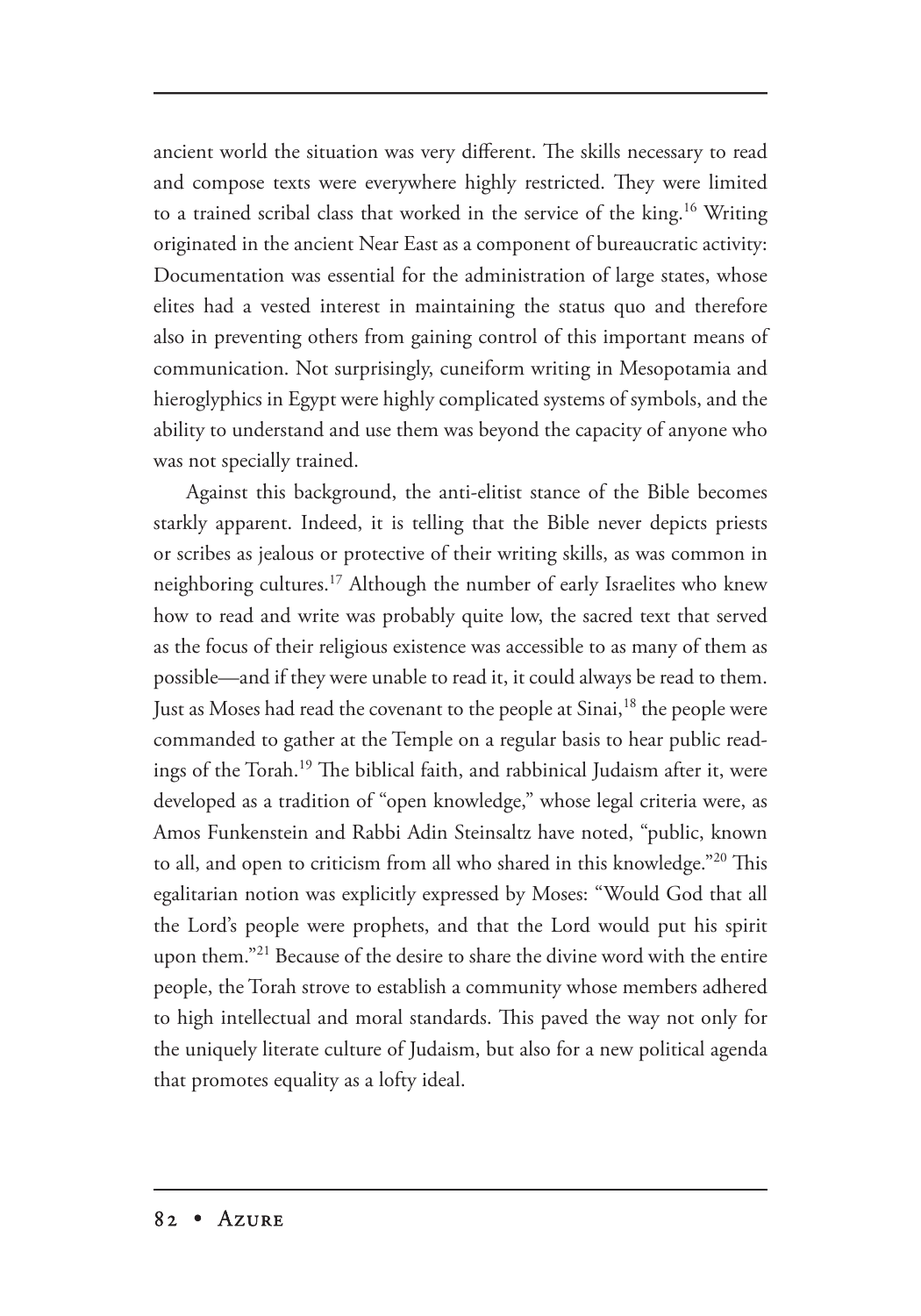The Torah also strove to establish egalitarian norms in spheres outside of theology. Its stance in regard to the exercise of authority and political power provides an excellent example of this approach. In several essential ways, it is closer to the spirit of modern democratic governance than it is to ancient monarchism.

As a matter of fact, the most important body of authority in the polity envisioned by the Pentateuch is none other than the people themselves. The Torah does not specify any political entity whose role is to appoint leaders or representatives; instead, it addresses the entire people in the second person—the collective "you"—and charges it with assigning a king:

When you come to the land which the Lord your God gives you, and shall possess it, and shall dwell in it, and shall say, I will set a king over me, like all the nations that are about me; then you may appoint a king over you, whom the Lord your God shall choose: one from among your brethren shall you set king over yourself: you may not set a stranger over you, who is not your brother. But he shall not multiply horses to himself, nor cause the people to return to Egypt, to the end that he should multiply horses: since as the Lord has said to you, You shall henceforth return no more that way. Neither shall he multiply wives to himself, that his heart turn not away: neither shall he greatly multiply to himself silver and gold. And it shall be, when he sits upon the throne of his kingdom, that he shall write him a copy of this Torah in a book out of that which is before the priests the Levites: and it shall be with him, and he shall read therein all the days of his life: that he may learn to fear the Lord his God, to keep all the words of this Torah and these statutes, to do them: that his heart be not lifted up above his brethren, and that he turn not aside from the commandment, to the right hand, or to the left: to the end that he may prolong his days in his kingdom, he, and his children, in the midst of Israel.<sup>22</sup>

This is truly a radical text, containing several striking novelties. We know from the history of the United States how unthinkable it was only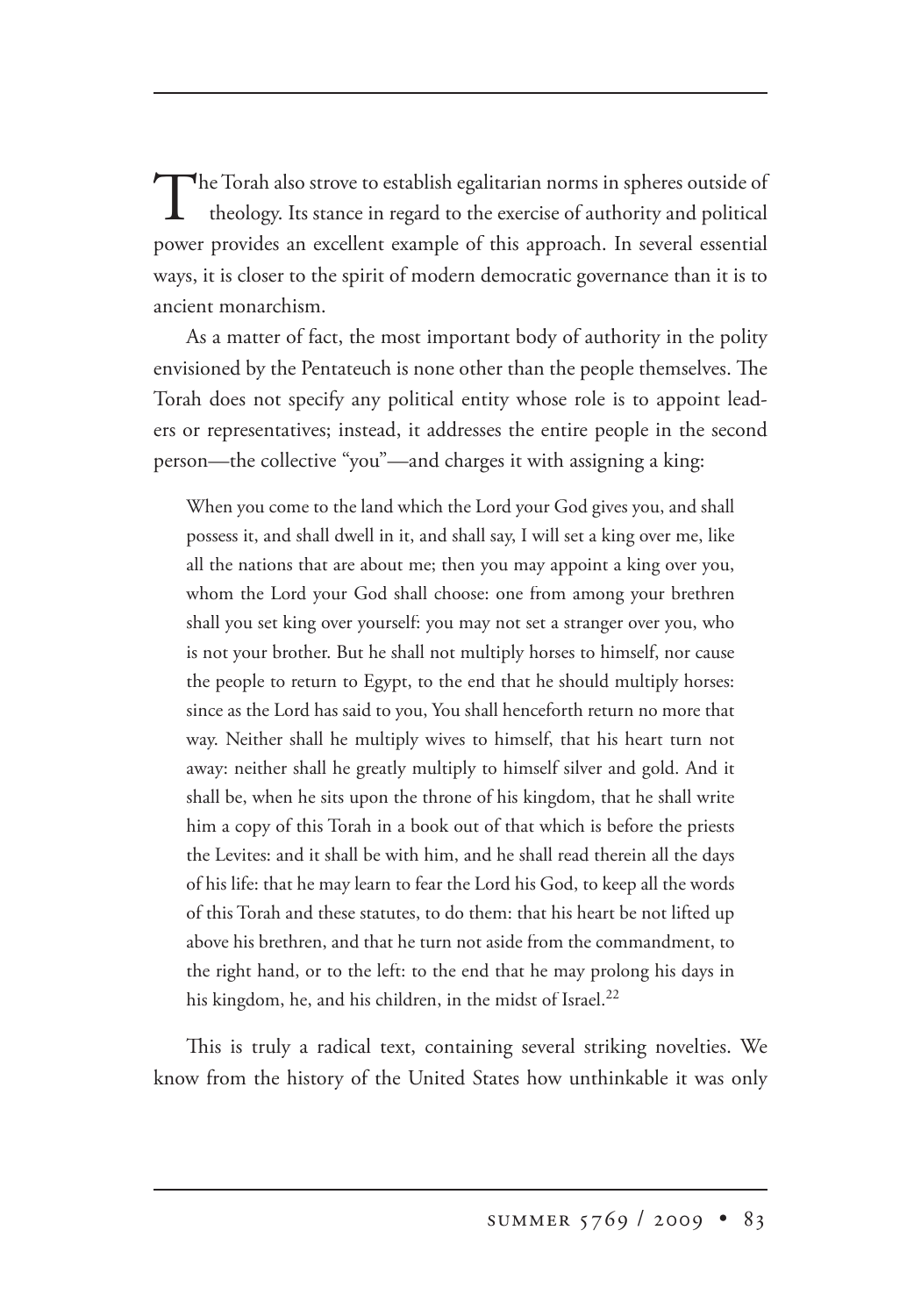a few generations ago that persons of color or women should play a role in choosing their rulers. In traditional societies, it would have occurred to no one that the masses—who were mostly serfs and servants—could decide on the sort of regime to which they were subject. In the seventeenth century, Thomas Hobbes claimed that a regime's legitimacy must rest upon an act of public consent—the "social contract" that establishes political governance<sup>23</sup>—but the idea that the appointment of a ruler requires popular approval seems to have originated in the Bible. $^{24}$ 

Furthermore, even if the people choose to crown a king, his authority is profoundly limited in comparison to the absolute power exerted by the rulers of surrounding cultures. These rulers played a central role in religious ritual, consolidated their position through a network of political marriages, and strove—when they had the means to do so—to maximize their military power. But the Pentateuch allocates no cultic role to the king, it prohibits him from taking a large number of wives, and it orders him to refrain from accumulating money and horses—limitations that would leave the monarch incapable of commanding any but a small army.<sup>25</sup>

These prohibitions bear witness to the importance of the rule of law in biblical political thought. In fact, the Bible may be the first work in history to adopt this idea in a clear, unambiguous way. Friedrich Hayek, one of the most prominent political thinkers of the twentieth century, saw Athenian political philosophy as the birthplace of equality before the law, but it is already present in Deuteronomy.<sup>26</sup> Elsewhere in the ancient world, kings depicted themselves as loyal guardians of the eternal cosmic order from which human law emanates, but it is doubtful that they actually saw themselves as subject to any constitutional limitations. By contrast, all the public institutions mentioned in the Bible—the judiciary, the priesthood, the monarchy, the institution of prophecy—are governed and regulated by law.<sup>27</sup> Moreover, the law is a public text whose dictates are meant to be widely known, thus making abuse of power more obvious and safeguarding the common citizenry.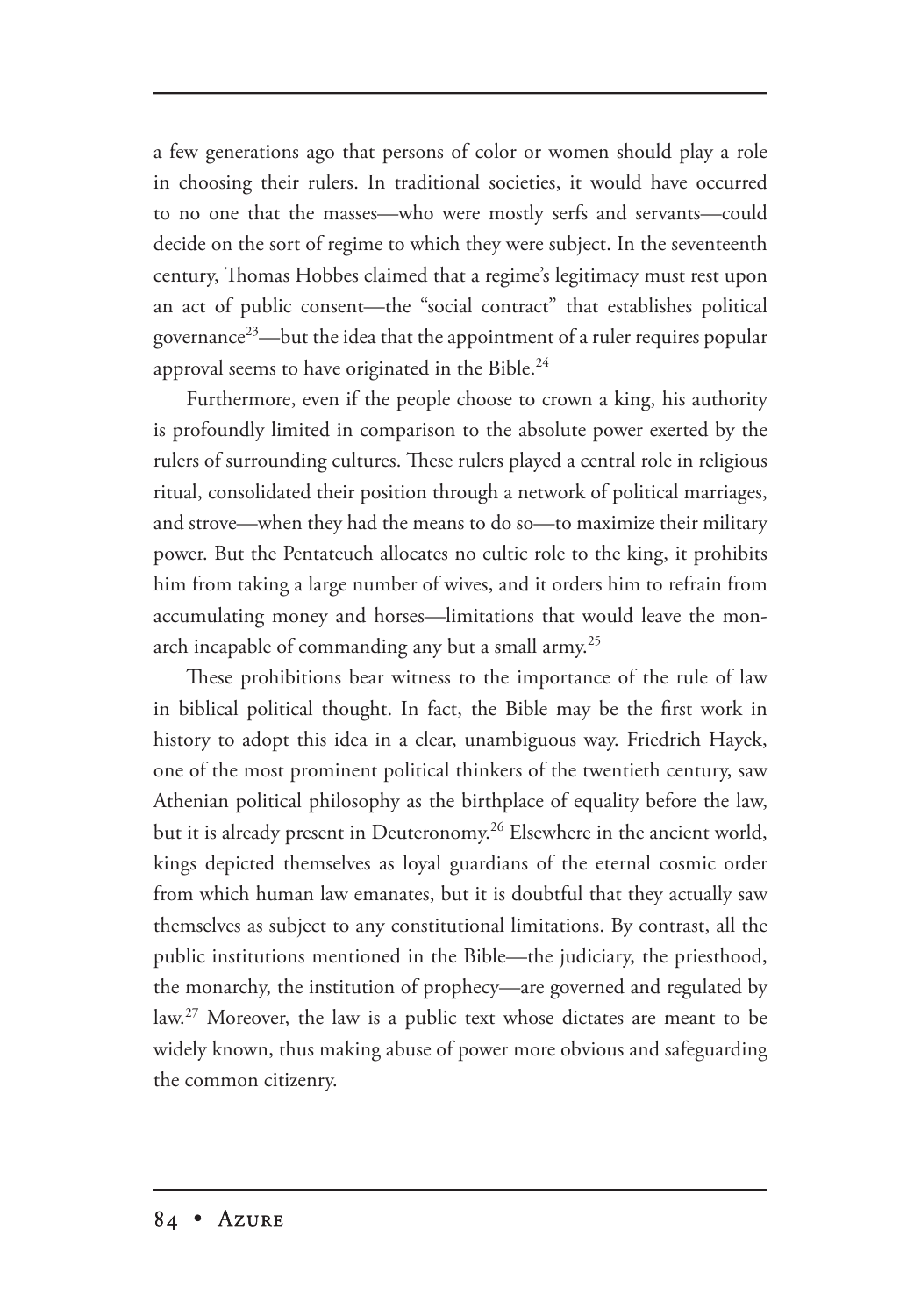The biblical concept of authority is also distinctly egalitarian in regard to social mobility. The allocation of political offices by class and kinship was widespread in almost all premodern societies, and it continues today in many places on a de facto basis. The Torah, however, perhaps for the first time in history, recommends a distribution of power—or a substantial part of it, at least—along lines of institution and instrument without regard to social standing (the most prominent exception is, of course, the priesthood).<sup>28</sup> Reading the relevant passage from Deuteronomy, it is possible to deduce that anyone who is "among your brethren" is eligible, in principle, to be appointed king.

The same is true with regard to the judiciary: Theoretically, the Torah allows any Israelite to become a judge; and no less important, it appears to expect all members of the community to participate in the process of nominating judges. Deuteronomy uses the second-person collective "you" in this case as well: "Judges and officers shall you make for yourselves in all your gates, which the Lord your God gives to you, throughout your tribes: and they shall judge the people with righteous judgment."<sup>29</sup> The Torah does not hand over this authority to the king, and it does not prescribe a precise mechanism for the appointment of judges. That is, Deuteronomy does not say anything about which representative bodies should make the decision, how many judges are to be appointed, or the hierarchy of the different levels of the judiciary. No doubt, such apparatuses existed; but had the Torah enshrined them in law, those bodies would become the focus. In omitting the precise mechanisms, the Pentateuch retains its focus on the citizenry as a whole—"you."

The biblical establishment of a new egalitarian order required a comprehensive change in the prevailing economic system. Indeed, the economic arrangement of society—no less than the political—was the source of much of the oppression and injustice that the Torah opposed.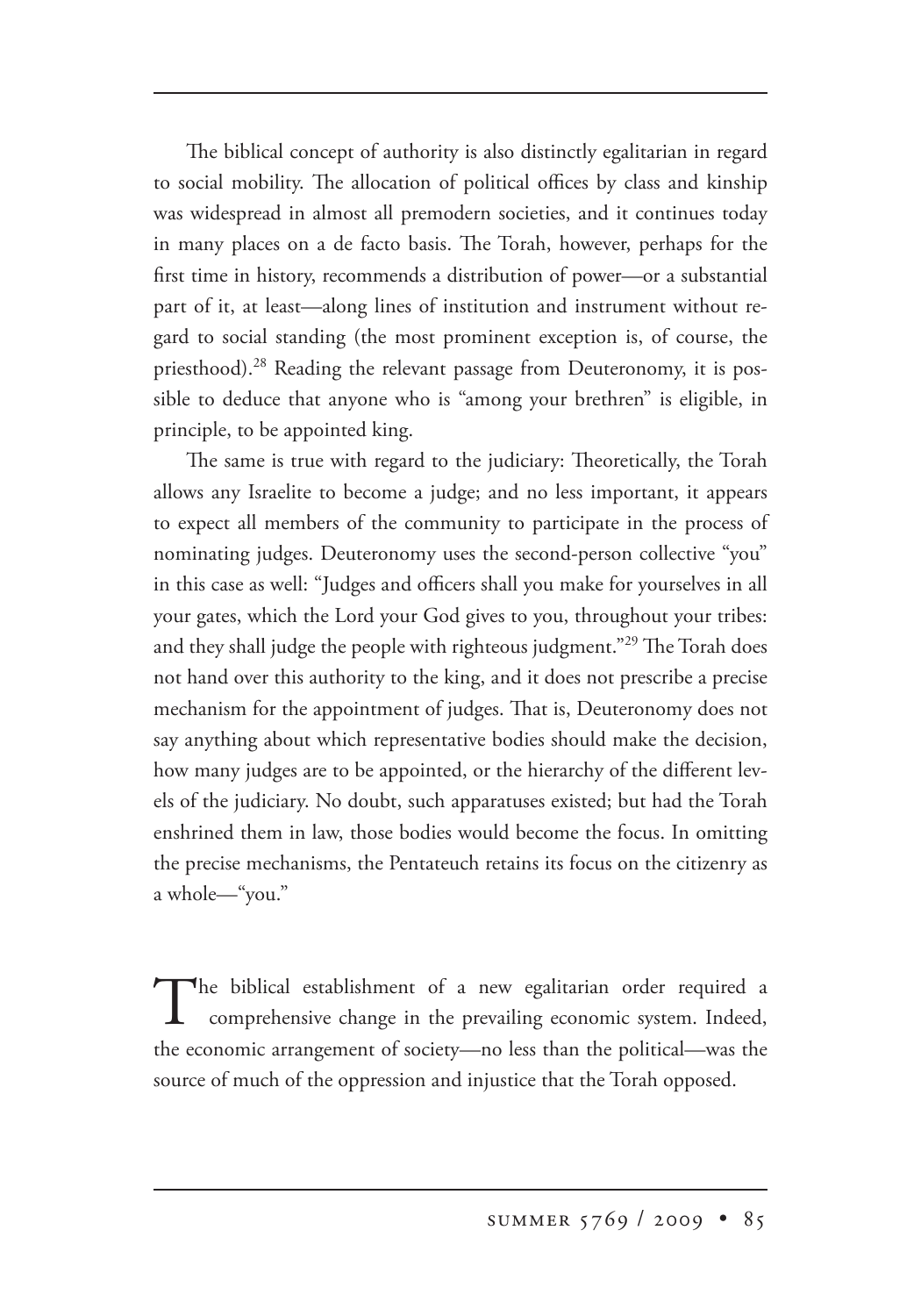The economic reality depicted in the Bible is quite different from the one we are familiar with today. It was that of a premodern society whose primary means of support and sustenance was agriculture and raising livestock. Against this background, the Torah envisions an economic system that seeks equality by encouraging respective households to assist one another and by granting relief to those who have fallen into hardship.30 It is an association of free farmers and herdsmen, subsumed within a single social class.<sup>31</sup> The biblical worldview rejects feudalism, which gives excessive rights to a small portion of landowners, as well as *étatism*—or statism—as practiced by centralized bureaucratic states such as Egypt, which relied on revenues in the form of labor and taxes collected from their subjects.<sup>32</sup>

In contrast to the systems that served the narrow interests of an elite, biblical law placed a premium on strengthening social bonds.<sup>33</sup> The Torah's economic laws encourage an egalitarian agenda in several ways. The first concerns the distribution of land—the main source of income in ancient times. In other parts of the ancient world, most of the land was the property of the palace and the temple. $34$  The Pentateuch, in contrast, posits that the ultimate owner of the land is God, and he has turned it over to the people as a whole.<sup>35</sup> The idea that broad expanses of available land should be divided among the commoners was unprecedented. Perhaps the most famous example of such an initiative from modern times is the American Homestead Act of 1862. With the Great Plains open to mass settlement, nearly any person over 21 years of age could acquire, at virtually no cost, a tract of 160 acres that would become his after five years of residence and farming. For millions of new arrivals and other landless Americans, the Homestead Act was an opportunity to acquire assets and to bring equality of economic standing in line with equality before the law.<sup>36</sup>

It is important to stress that the Pentateuch speaks of *collective* ownership of the land. In the society to which it refers, extended families functioned as protective associations, subsumed under the further backing of the tribe.<sup>37</sup> The ties of family solidarity that maintained associations of this kind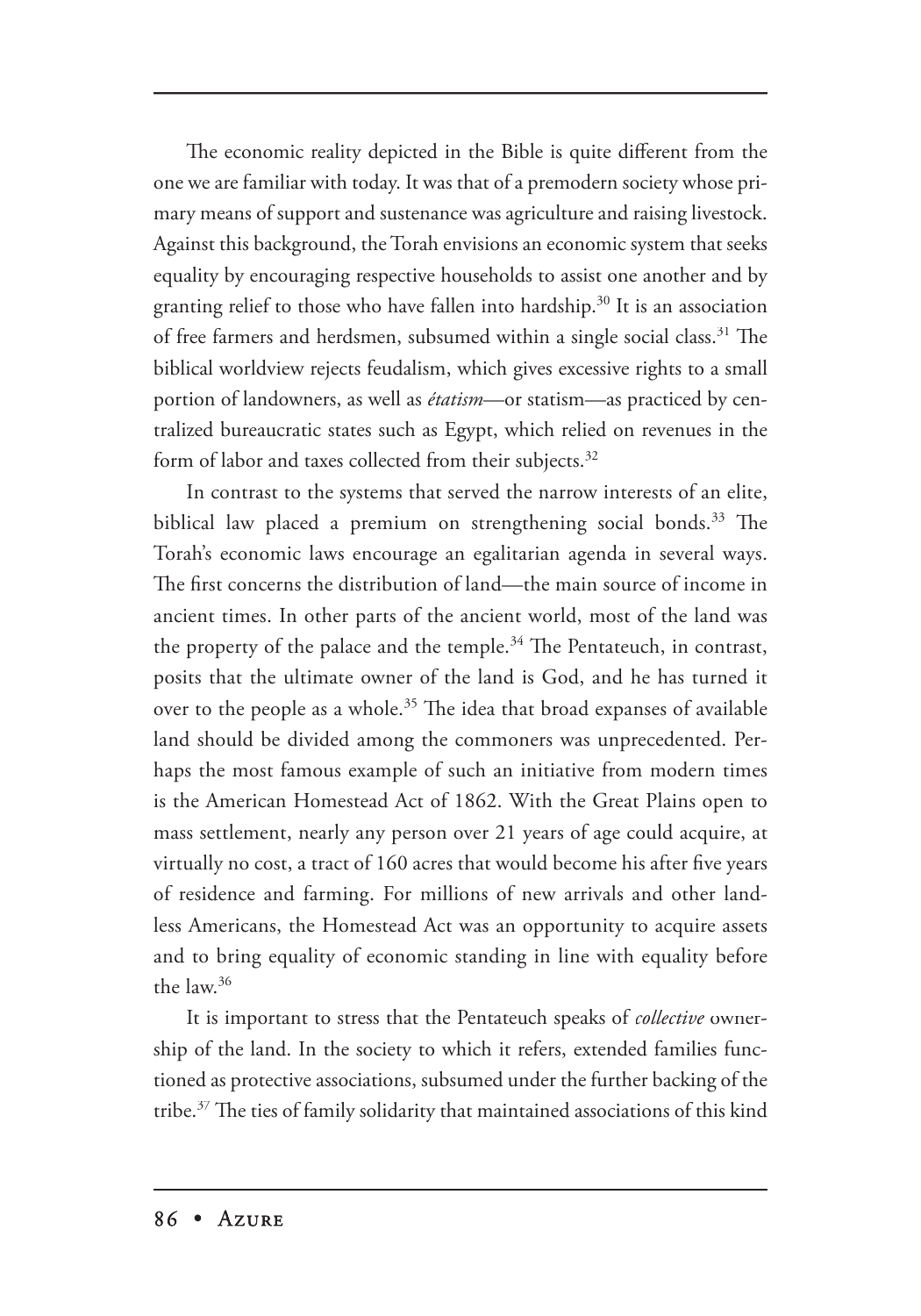allowed the individual to sacrifice for others while being confident that, in a time of need, the same would be done for him. The great advantage of life in such extended kin groups, dispersed over a large region, was the diffusion of risk: When calamity struck one household—crop failure, for instance others that had escaped the catastrophe could come to its aid.<sup>38</sup>

Anthropologists have noted that in order for this type of "insurance" to be successful, the population must be relatively immobile. The bonds between nested family groupings are only as strong as their geographic contiguity and cohesion. One can understand, then, the economic logic of the commandment of the Jubilee: "And you shall hallow the fiftieth year… it shall be a jubilee unto you; and you shall return every man to his possession, and you shall return every man to his family."<sup>39</sup> The mandate of returning to claim the original, ancestral piece of land guaranteed a certain measure of stability in the relations between neighboring households. Mobility—the dissolution of this contiguity—would naturally lead to a reluctance among neighboring landholders to share freely amongst themselves. In many primitive societies where the insurance principle is at work, mobility is quite restricted, and where it is great, the tendency toward reciprocal exchange tends to dissipate.<sup>40</sup>

The desire to protect sizable portions of the people from deterioration into dire poverty and economic exploitation also shaped the Pentateuch's position toward debt relief. The common man living in the ancient Near East lacked even minimal economic security. The possibility of falling deep into debt as a result of war, drought, famine, or disease hung permanently over his head. His first recourse would be to procure a loan. But such loans could often be procured only at high interest. This high interest could then render the peasant insolvent, in which case he would be forced to sell or deliver family members into debt slavery. If this did not secure the means to pay off the debt, the peasant would have to resort to relinquishing or selling his own land—his means of production—and, finally, to selling himself.<sup>41</sup> The landless peasant would often be left with no recourse other than to enter the service of the state or some arrangement of feudal sharecropping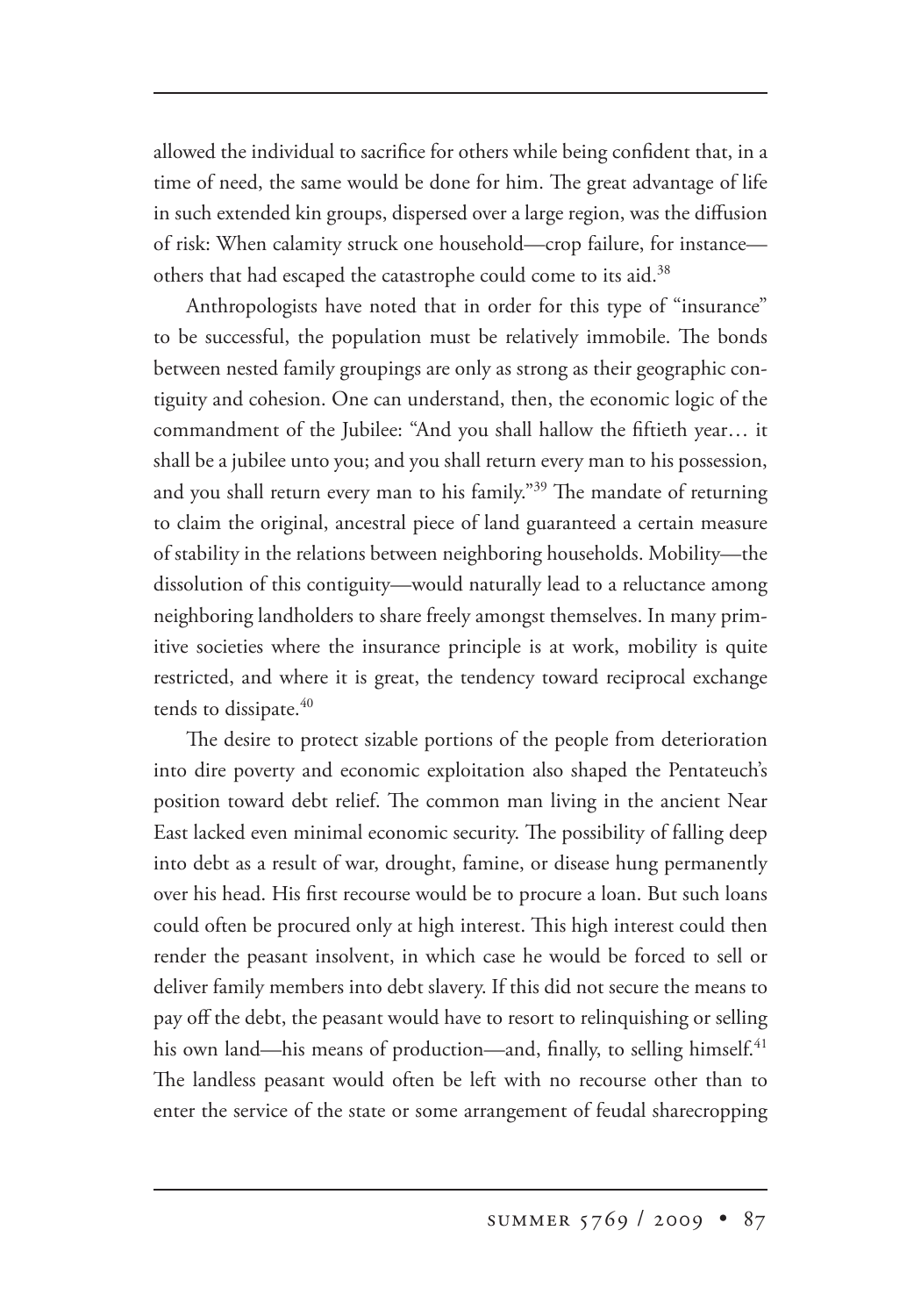for the landowning elite.<sup>42</sup> As free citizens lost control over their means of production, society would begin to splinter along the lines of the haves and the have-nots.

This depressing reality plagued all the societies of the ancient world. A common solution to the problem was the issuance of royal edicts ordering the relief of all debts. Kings usually issued these edicts in the first year of their reign, with clear political motivations.<sup>43</sup> Naturally, the masses welcomed these gestures, while their creditors bitterly resented them. The Greek historian Plutarch writes that when the Spartan ruler Agis sought to impose debt relief, the measure was considered by his detractors as nothing more than a Robin Hood scheme: "By offering to the poor the property of the rich and by distribution of land and remission of debts, [he] was buying a large bodyguard for himself, not many citizens for Sparta."44

The Torah chose another path. It mandated that debt relief should take place automatically every seven years, independent of the will of the king or any other source of authority: "At the end of every seven years you shall make a release. And this is the manner of the release: Every creditor that lends anything to his neighbor shall release it; he shall not exact it of his neighbor, or of his brother; because he has proclaimed a release to the Lord."<sup>45</sup> Debt relief, usually a political tool in the hands of rulers who wanted to consolidate their status, is presented in the Torah as the common man's legislated right. It is difficult not to notice the social and moral significance of this commandment: It laid out a systematic means of repairing abuses of the economic system. For a society predicated upon the rejection of hierarchy, there could be no more important legislation equity is a vital component of equality. The release of debts every seven years serves as a hedge against the permanent development of an indigent underclass.<sup>46</sup>

Debt was not the only factor contributing to the common man's descent into a cycle of insolvency. Another was the burden of tribute or taxation. It is important to emphasize that in the ancient Near East, there was little distinction between the dues paid to the cult and the revenues paid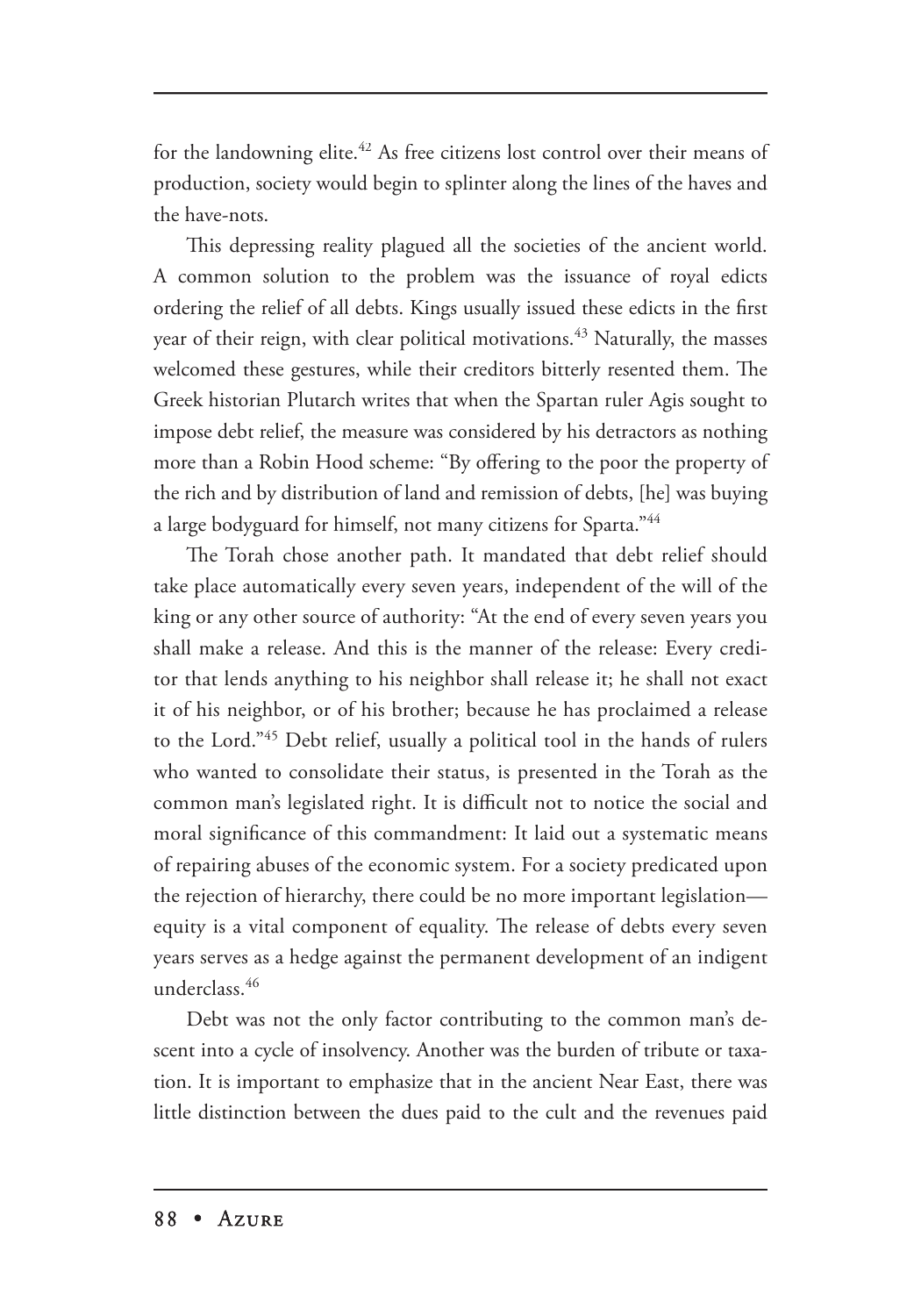to the state. Tithes delivered to the temple may well have been taxes for the state, and vice versa.<sup>47</sup> The great temples of Mesopotamia and Egypt were administrative centers that controlled massive economic resources widespread landholdings and storehouses of grain as well as legions of slaves and servants. Maintenance of these temples, and serving the needs of the elite priesthood that lived in them, were requirements that came at a heavy price for the common people, who had to part with a significant portion of their earnings in order to pay for them. Individuals who failed to fulfill this obligation, for whatever reason, faced serious punishment.

The Bible explicitly renounced these norms. First, the laws of the Torah mandate no specific taxes for the state, or for any other bureaucratic agency outside the Temple cult.<sup>48</sup> Of course, it is obvious that no regime would be able to function without taxing its populace, but the Pentateuch apparently declines to grant divine legitimacy to the practice. As a result, it mentions no metaphysical sanctions on those who refuse to pay. God is not invoked as a taxman.

Second, the amount of produce demanded from the people for the upkeep of the Temple is much less than was customary in the imperial cults of the ancient Near East.<sup>49</sup> The Bible regards the priests and Levites who served in the Temple as a kind of divine honor guard deserving of prestige, but the religious status of these groups is not translated into economic power. In fact, the Torah prohibits them from holding any agricultural lands of their own. They were dependent for their livelihood on the tithes set aside for them by the people, and in some passages they are even grouped together with other underprivileged sectors, such as aliens, widows, and orphans.<sup>50</sup>

Third, the laws of tithes in the book of Deuteronomy better the lot of the general public. They stipulate, for instance, that two out of every three years, the recipient of the tithe is none other than the Israelite producer himself, who is mandated to consume the tithe at the site of the central sanctuary.<sup>51</sup> This practice enabled pilgrims to the Temple to undergo a unique religious experience at the place of worship, but it also served a very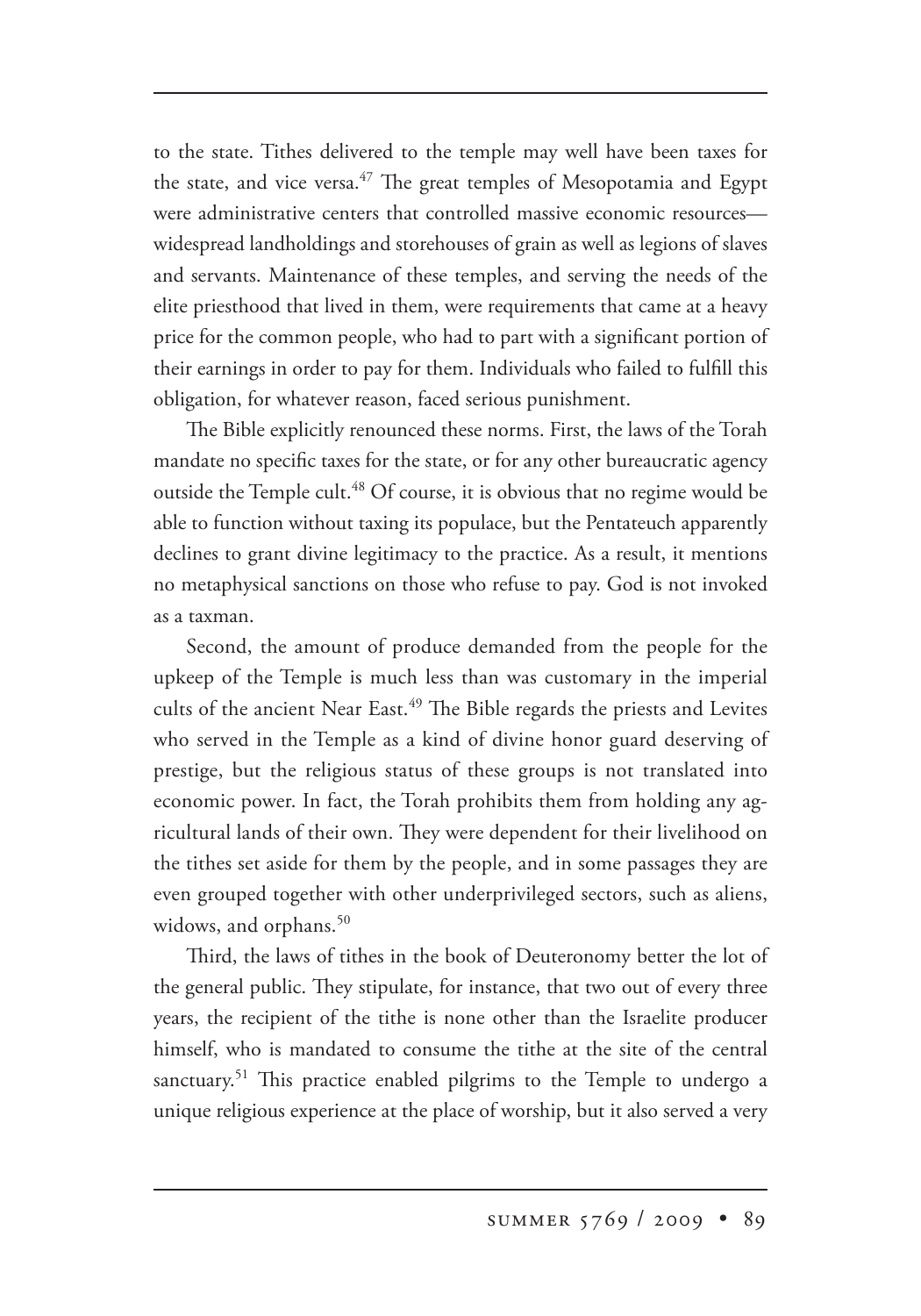earthly purpose: As the tithe constituted a tenth of his produce, the farmer could hardly consume it alone. He had to share it with members of his household and, most likely, with others in the community who were not as fortunate as he. Moreover, the Torah commands that every third year, the tithes should be given directly to the needy—Levites, aliens, widows, and orphans.<sup>52</sup> This appears to be the first known program of legislated taxation specifically serving a social purpose.<sup>53</sup>

What is most remarkable about the Bible's reforms, however, is the manner in which its new economy is incorporated into a new measure of time. Elsewhere in the ancient Near East, the calendar was based upon readily perceptible astronomical rhythms: The counting of days stemmed from observing the rising and setting of the sun; months from the waxing and waning of the moon; years from observing the seasons and position of the sun. The ancient Near East, however, knows no calendar that recognizes the notion of a week.<sup>54</sup> The week is an invention of the Torah, and is rooted in the account of creation, in which God worked for six days and rested on the seventh.

The new temporal order based on a cycle of seven served the Bible's egalitarian agenda. The commandment of the Sabbath, which requires everyone to rest on the seventh day, temporarily bridges the gap between the haves and have-nots. Declaring the seventh year to be a "Sabbatical" serves a similar function: The fields lie fallow, their produce is available free of charge to all, and all debts are relieved. Time itself is used as an instrument of equality.<sup>55</sup>

In summation, the Torah seems to suggest a middle way between two opposing economic stances, exemplified today by socialism on one side and capitalism on the other. Socialism is suspicious of private property and places great economic power in the hands of the state, based on the assumption that it can guarantee the welfare of all. But historical experience does not confirm this faith in central economic planning; in fact, it indicates beyond any doubt that economic dependence on the state encourages inefficiency and sloth. On the other hand, while capitalism has proven itself a more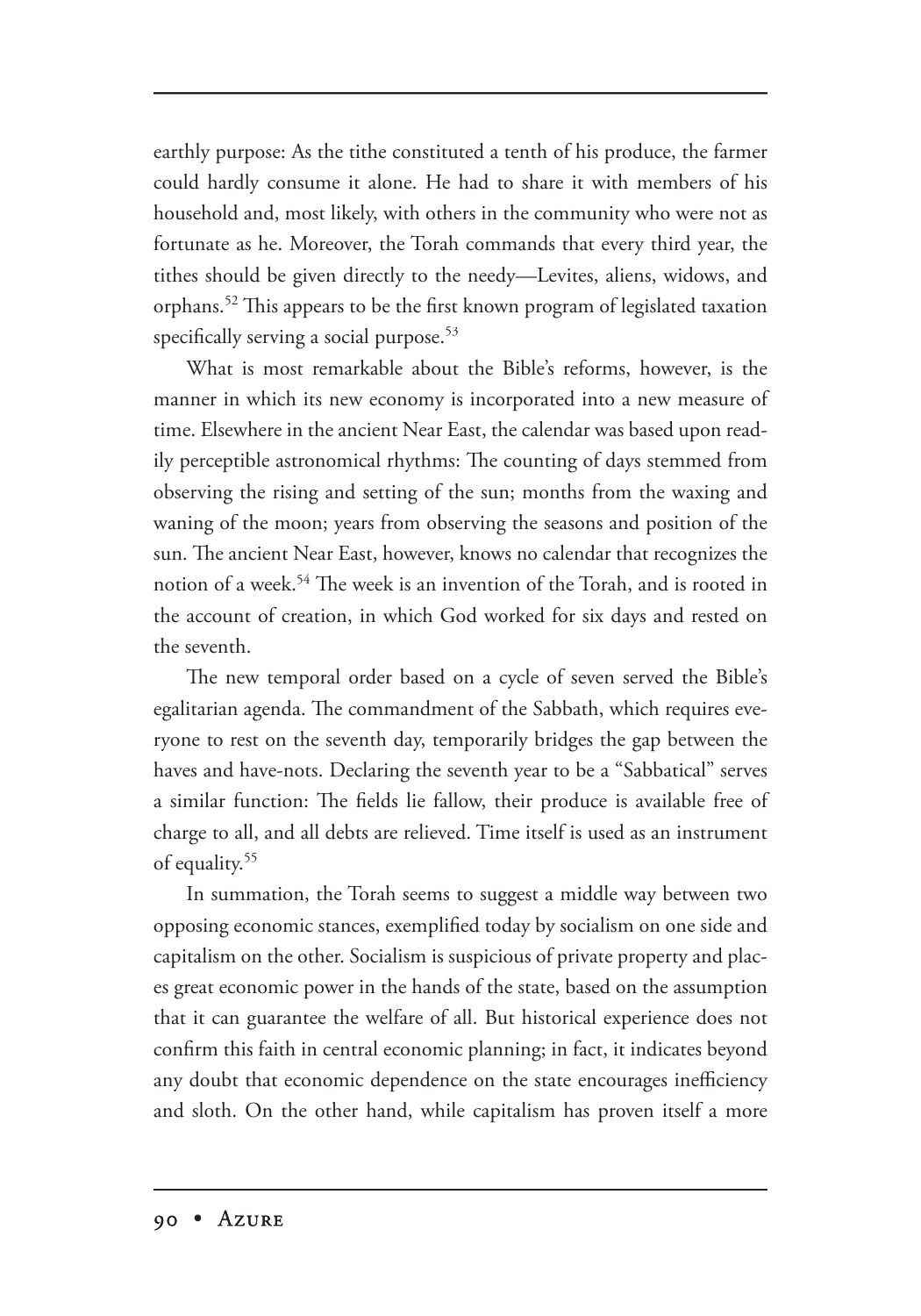effective method of maintaining the material prosperity of society, it tends to foster greed and selfishness. This has a moral, social, cultural, and even economic price, as the current crisis in which today's markets are embroiled amply illustrates. Dealing with this problem, remarks political scientist Francis Fukuyama, may require capitalism to be tempered with values of the sort advanced by the Torah:

If the institutions of democracy and capitalism are to work properly, they must coexist with certain premodern cultural habits that ensure their proper functioning. Law, contract, and economic rationality provide a necessary but not sufficient basis for both the stability and prosperity of post-industrial societies; they must as well be leavened with reciprocity, moral obligation, duty toward community, and trust, which are based in habit rather than rational calculation. The latter are not anachronisms in a modern society but rather the *sine qua non* of the latter's success.<sup>56</sup>

The economic laws of the Pentateuch constitute an experiment: They sought to use the virtues of small kinship groups—reciprocity, moral commitment, communal loyalty—in order to create a *national* society endowed with the same virtues. The social and economic benefits of these virtues would thus be enjoyed by individuals who were divided in terms of geography and kinship but united in a covenantal community. While the biblical laws sought to erect an economic order that would not be centrally controlled, and indeed recognizes the legitimacy of acquiring wealth, they also attempted, at the same time, to ensure a modicum of social equality by placing a premium on strengthening relationships within the covenantal community and minimizing extreme advantage. These laws seek to ensure that everyone would have a chance to live honorably by militating against the establishment of a wealthy elite while also allowing—generally speaking—the market to operate freely. Although the Torah does not present a systematic economic doctrine, and contemporary conditions are very different from the socio-economic reality of the biblical world, its economic agenda has lost none of its moral validity.<sup>57</sup>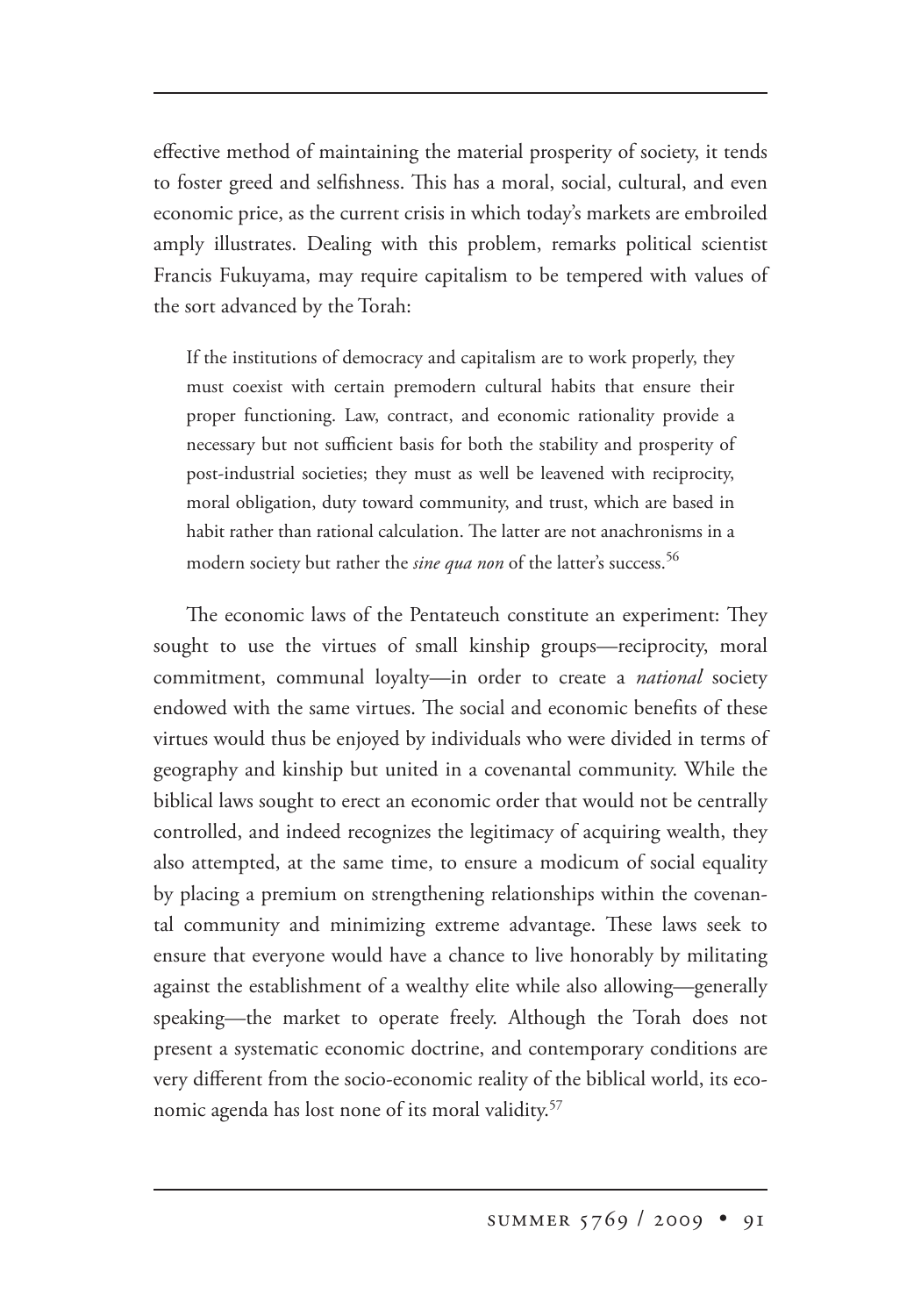The concept of equality envisioned by the Torah is obviously different from today's understanding of the idea. Biblical egalitarianism was essentially communitarian: The people of Israel, in their families and tribes, were considered equal members of a collective body chosen by God. Their participation in this covenantal community provided them with obligations as well as rights. It subjected them to the authority of divine law but also insured that they would not fall under the oppression or exploitation of their more privileged brethren. Biblical ideology granted individuals legal and economic protections unknown in the ancient Near East while still retaining the common good as its highest priority.

Modern thought on the subject of equality was deeply inspired by the Bible—but it takes an altogether different standpoint. Whereas the political theology of the Bible is largely based on the narratives of the exodus and Sinai, the philosophers of early modernity turned their attention to other parts of the sacred text—specifically, to the book of Genesis. In the story of creation, they found support for their belief that, being all God's creatures, human beings are naturally equal. John Locke states this clearly in his classic treatise on political theory:

For men being all the workmanship of one omnipotent, and infinitely wise Maker—all the servants of one sovereign Master, sent into the world by his order, and about his business—they are his property, whose workmanship they are, made to last during his, not one another's pleasure: and being furnished with like faculties, sharing all in one community of nature, there cannot be supposed any such subordination among us, that may authorize us to destroy one another, as if we were made for one another's uses, as the inferior ranks of creatures are for ours.<sup>58</sup>

For Locke, as for other liberal theorists, the ultimate source of our rights is not the political order but the inborn essence of man, i.e., the fact that he is a being endowed with reason and moral faculty. Equality is not something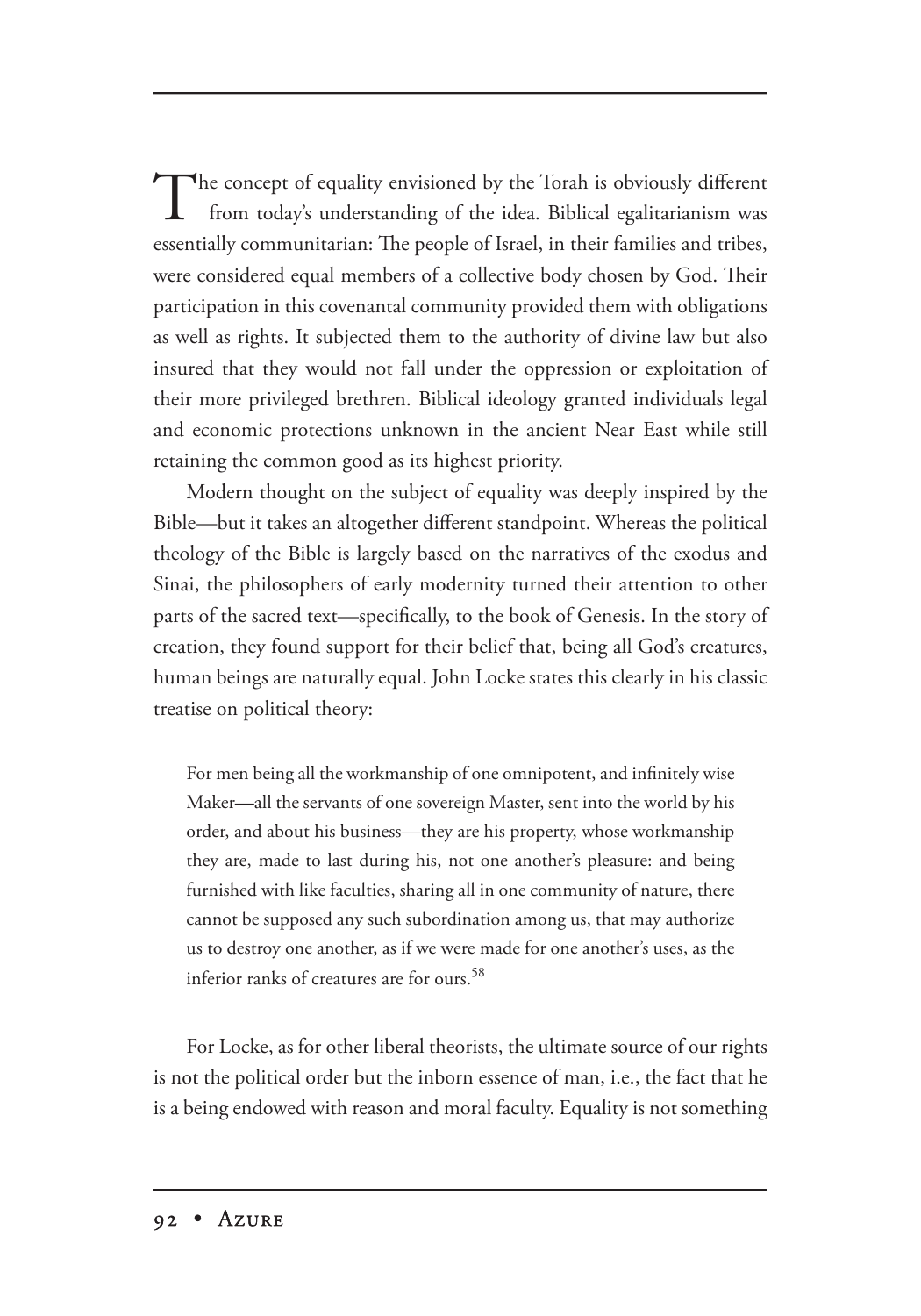the community bestows on its members, but a natural state, primordial and prepolitical. As Thomas Jefferson emphasized in the American Declaration of Independence, quoted at the beginning of this essay, "all men are created equal… endowed by their Creator with certain unalienable Rights."

In contrast to the communitarian perspective of the Bible, the modern outlook is focused on the individual. It sees him as the alpha and omega of politics and law. A regime's legitimacy, therefore, rests on mutual consent between individuals, and its fundamental purpose is the protection of their lives and well-being. In the final analysis, the modern state is no more than an effective instrument which its citizens use to advance their own selfinterests. It serves no higher purpose.

The modern approach, therefore, perceives the natural equality between human beings as a basis for entitlement. Since all members of society are naturally equal, they are entitled to equality of outcome, such as wealth distribution, or equality of opportunity for social status, political power, and the like. The Torah took measures to allow earlier and more moderate forms of this kind of equality. Along with this, however, it stressed a principle that has been underemphasized in liberal thought: the need for an equal acceptance of responsibilities. In its careful use of the second-person "you," it addressed the entire Israelite collective and, simultaneously, each individual member personally, placing heavy religious and moral obligations upon him. It explained to its recipients that fulfilling these duties would win them an abundance of blessings, while abandoning them would bring disaster. In the end, the dual principles of the responsibility of the community to its citizens as well as the responsibility of citizens to the community is not merely an important aspect of the biblical legacy, but also something that our current political and ethical discourse urgently requires.

*Joshua Berman is a lecturer on the Bible at Bar-Ilan University and an associate fellow of the Shalem Center. He is the author of* Created Equal: How the Bible Broke with Ancient Political Thought (Oxford University Press, 2008).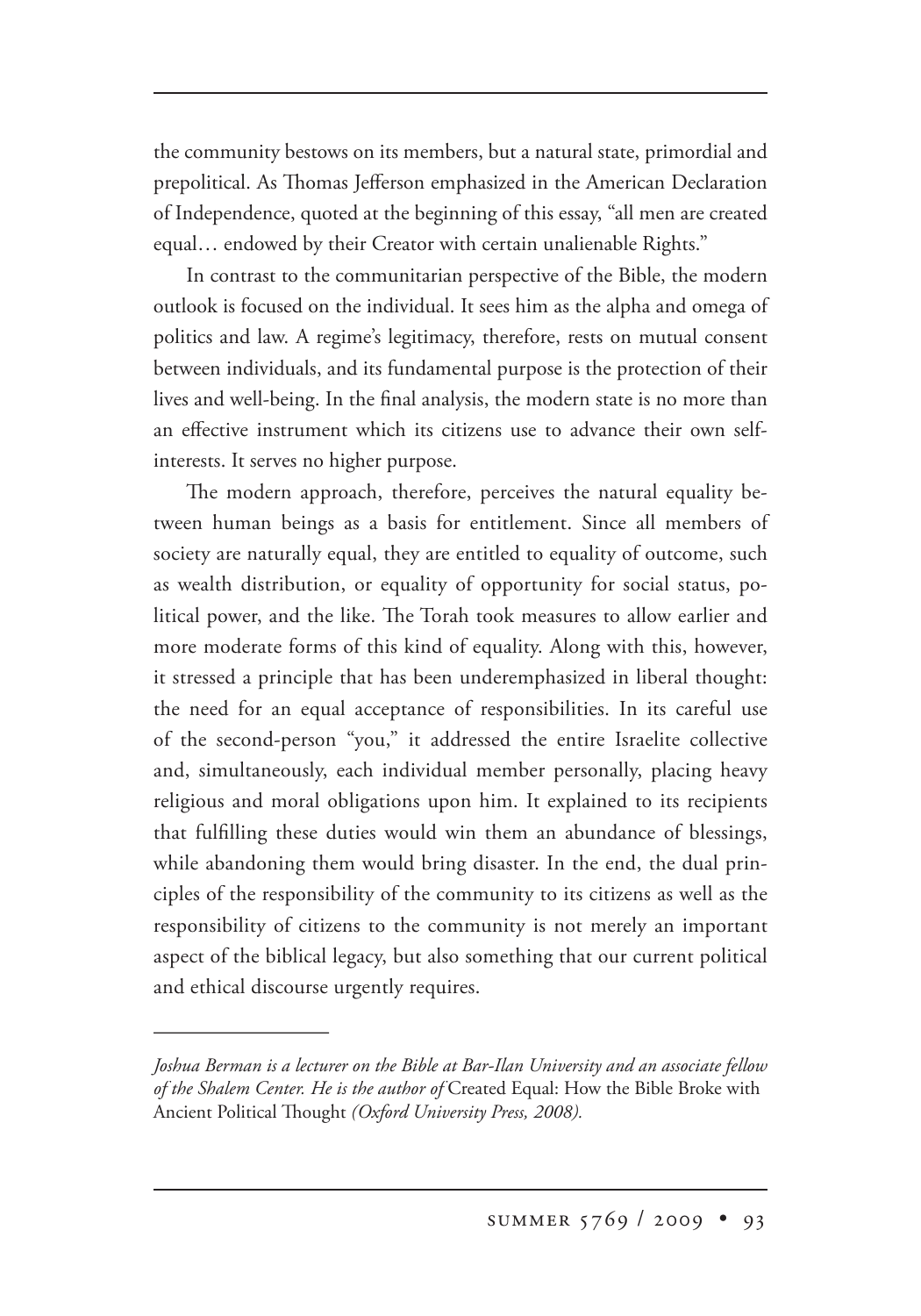## *Notes*

1. Howard Adelson, "The Origins of a Concept of Social Justice," in Kaikhasrov D. Irani and Morris Silver, eds., *Social Justice in the Ancient World* (Westport, Conn.: Greenwood, 1995), p. 26.

2. Aristotle, *Politics*, trans. Benjamin Jowett (New York: Random House, 1943), book 1, ch. 5, p. 58.

3. Adelson, "Origins of a Concept," p. 32.

4. Philip Pettit, *Republicanism: A Theory of Freedom and Government* (Oxford: Oxford, 1997), p. 162.

5. In this study I examine the text of the Torah in its received form, with little attention to what its prehistory may have been. The shape of these texts, as they have come down to us, suggests that the Torah is intended to be read as a whole and in order. My approach, therefore, departs from a source-critical analysis of the Bible and is based on the assumption that it is not possible to examine its words, phrases, and rhetoric without reference to the larger meaning of the work, as doing so would remove the text from its communicative context. While in other contexts the term "Torah" can refer to Judaism broadly, here I use it interchangeably with the term "Pentateuch" to refer narrowly to the Five Books of Moses.

6. There are many areas in which the Torah's blueprint for social order places women in a subordinate position to men, for example, in the judiciary, the Temple cult, the military, and land ownership, to name just a few. However, many of the ways in which the Torah empowered and ennobled the common Israelite applied as much to women as to men. There is evidence, moreover, that the status of women in the Bible was higher than that of women in other ancient Near Eastern literature. See Tikva Frymer-Kensky, *In the Wake of the Goddesses: Women, Culture, and the Biblical Transformation of Pagan Myth* (New York: Free Press, 1992); and Tikva Frymer-Kensky, *Reading the Women of the Bible: A New Interpretation of Their Stories* (New York: Schocken, 2002).

7. Peter L. Berger, *The Sacred Canopy: Elements of a Sociological Theory of Religion* (Garden City, N.Y.: Doubleday, 1967), pp. 31-38; Paul Ricouer, *Figuring the Sacred: Religion, Narrative, and Imagination*, ed. Mark I. Wallace, trans. David Pellaver (Minneapolis: Fortress, 1995), p. 54. See also Shmuel N. Eisenstadt, "Introduction: The Axial Age Breakthroughs—Their Characteristics and Origins," in Shmuel N. Eisenstadt, ed., *The Origins and Diversity of Axial Age Civilizations* (Albany: State University of New York, 1986), pp. 2-4. See discussion with regard to ancient Near Eastern religions in J. David Schloen, *The House of the Father as Fact and Symbol: Patrimonialism in Ugarit and the Ancient Near East* (Winona Lake, Ind.: Eisenbrauns, 2001), p. 92.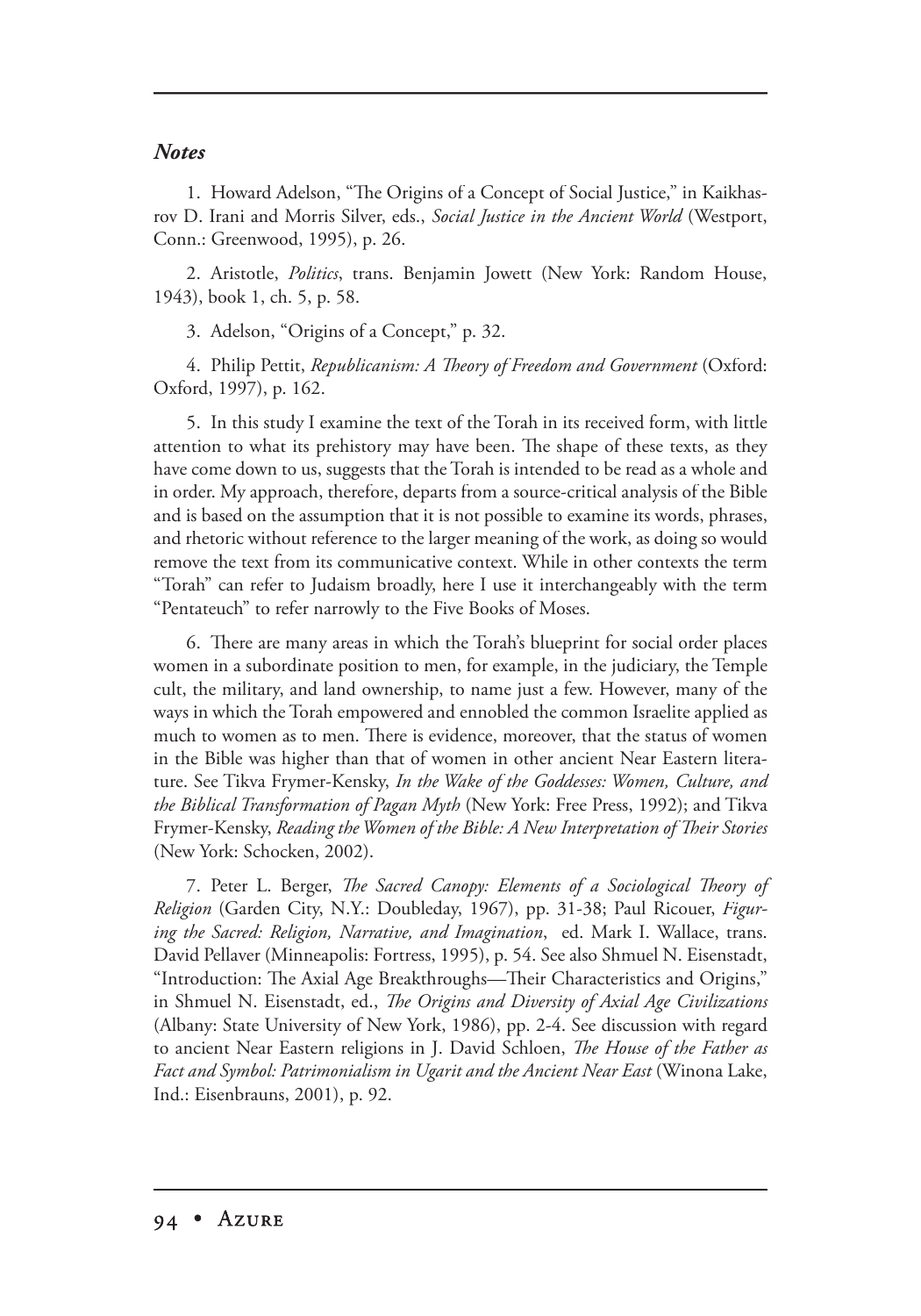8. Jean Bottéro, *Religion in Ancient Mesopotamia*, trans. Teresa Lavender Fagan (Chicago: University of Chicago, 2001), pp. 51, 91, 220; Robert Karl Gnuse, *No Other Gods: Emergent Monotheism in Israel* (Sheffield, England: Sheffield Academic, 1997), p. 153.

9. Henri Frankfort, *Kingship and the Gods: A Study of Ancient Near Eastern Religion as the Integration of Society and Nature* (Chicago: University of Chicago, 1948), pp. 258-259.

10. Stephen A. Geller, "The God of the Covenant," in Barbara Nevling Porter, ed., *One God or Many? Concepts of Divinity in the Ancient World* (Chebeague Island, Maine: Casco Bay Assyriological Institute, 2000), p. 309.

11. This changes, of course, with the rise of the Davidic dynasty and the sacred legitimacy it enjoyed. My arguments here concentrate on the social order advanced by the Torah, a vision that was not, it seems, fully realized at any point in biblical history.

12. For an overview of the history of this scholarship, see Noel Weeks, *Admo*nition and Curse: The Ancient Near Eastern Treaty/Covenant Form as a Problem in *Inter-Cultural Relationships* (Edinburgh: T & T Clark, 2004), pp. 6-10.

13. Yochanan Muffs, *Love and Joy: Law, Language, and Religion in Ancient Israel* (New York: Jewish Theological Seminary of America, 1992), p. 45.

14. The theological implications of the vassal treaty paradigm are explored in greater depth in my previous Azure article "God's Alliance with Man," Azure 25 (Summer 2006), pp. 79-113.

15. Edward L. Greenstein, "The God of Israel and the Gods of Canaan: How Different Were They?" *Proceedings of the Twelfth World Congress of Jewish Studies* (Jerusalem: World Union of Jewish Studies, 1999), part A: *The Bible and Its World*, p. 56; John Van Seters, "The Historiography of the Ancient Near East," in Jack M. Sasson, ed., *Civilizations of the Ancient Near East*, vol. 4 (Peabody, Mass.: Hendrickson, 1995), pp. 2433-2444.

16. On this topic, see David M. Carr, *Writing on the Tablet of the Heart: Origins of Scripture and Literature* (Oxford: Oxford, 2005). 2005).

17. See, for example, *The Admonitions of Ipuwer*, a mid-second millennium Egyptian composition. It is available in Miriam Lichtheim, *Ancient Egyptian Literature: A Book of Readings*, vol. 1 (Berkeley: University of California, 1975), p. 155.

18. Exodus 24:1-8.

19. Deuteronomy 31:10-13.

20. Amos Funkenstein and Adin Steinsaltz, *The Sociology of Ignorance* (Tel Aviv: Ministry of Defense, 1987), p. 22 [Hebrew].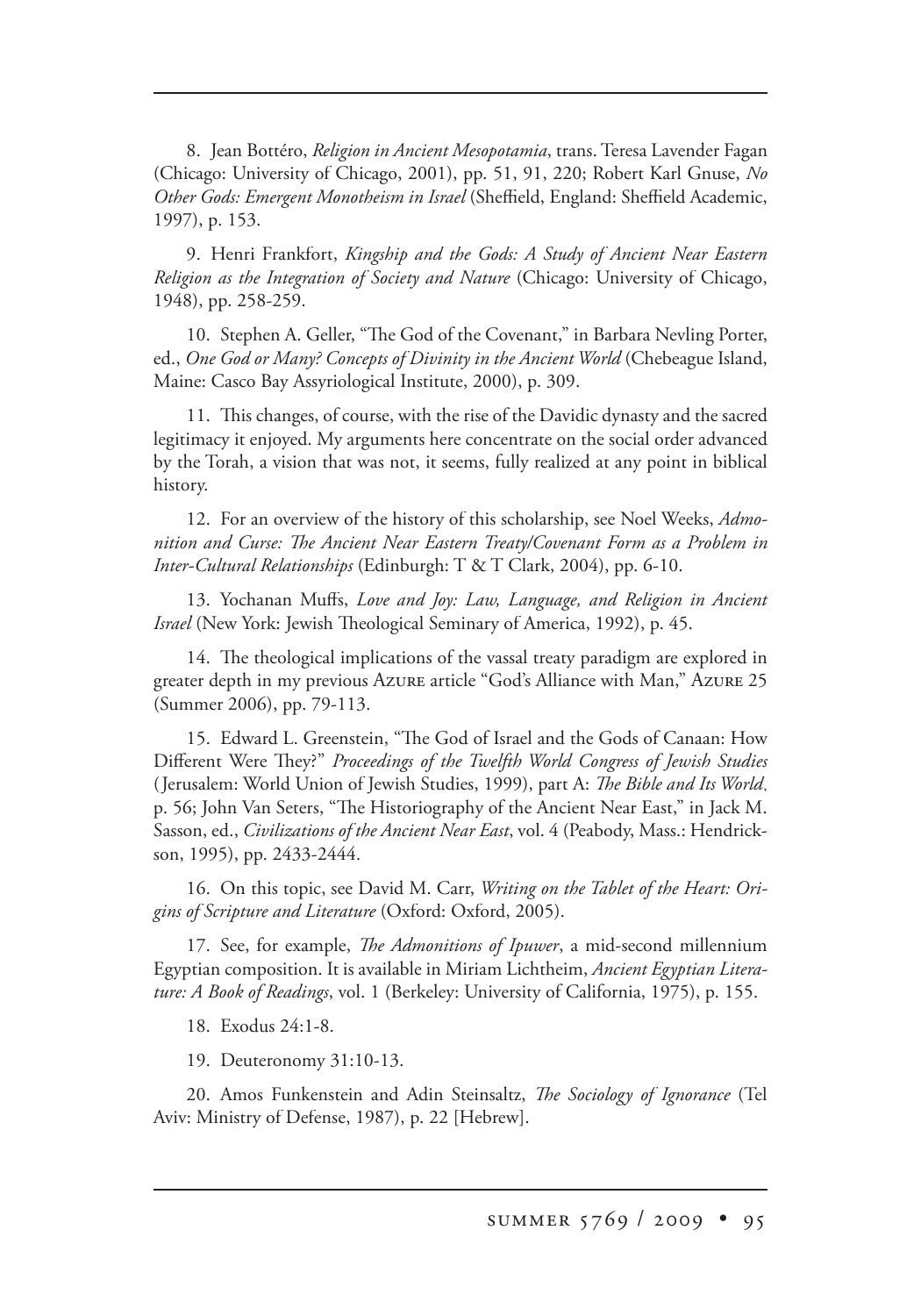21. Numbers 11:29.

22. Deuteronomy 17:14-20.

23. See Thomas Hobbes, *Leviathan*.

24. See I Samuel 8:4-9, in which the will of the people is the authority that constitutes the monarchical order, a phenomenon that appears nowhere else in the political history of the ancient Near East.

25. Bernard M. Levinson, "The Reconceptualization of Kingship in Deuteronomy and the Deuteronomistic Histories' Transformation of Torah," *Vitus Testamentum* 51 (2001), p. 523. The separation between the monarchy and the temple cult, however, is distinctly deuteronomic. Many kings are depicted offering sacrifices, most notably Solomon (I Kings 8:5), and indeed, Solomon is the driving force behind the construction of the First Temple (I Kings 6-8). In the prophetic literature, no protest is registered against the kings for performing cultic activities. This appears only in II Chronicles 26:16-20, with reference to Uzziah.

See Shemaryahu Talmon, "Kingship and Ideology of the State," in Benjamin Mazar, ed., *The World History of the Jewish People*, vol. 5, *The Age of the Monarchies: Culture and Society*, ed. Abraham Malamat (Jerusalem: Massada, 1979), pp. 13-14. In his book *Deuteronomy*, Andrew D.H. Mayes notes that the attenuating of royal prestige by limiting the number of horses a king may possess accords with other biblical references that suggest that the possession of wealth and horses denies a person the capacity to trust in God (Isaiah 2:7-9; Micah 5:9-14). Andrew D.H. Mayes, *Deuteronomy: The New Century Bible Commentary* (Grand Rapids: Eerdmans, 1979), p. 272.

26. Friedrich A. Hayek, *The Political Ideal of the Rule of Law* (Cairo: National Bank of Egypt, 1955), pp. 6-9.

27. Levinson, "Reconceptualization of Kingship," pp. 531-532.

28. Even Montesquieu, the father of modern constitutional theory, who is credited with the creation of the idea of the separation of powers into three branches in his classic work *The Spirit of the Laws* (1748), accepted the conventional wisdom that the effective division of authority was predicated upon its distribution across preexisting societal positions. Looking at the English model of his day, Montesquieu held that the legislative power should consist of a body of hereditary nobles and a body of commoners. See Charles Louis de Secondat, baron de Montesquieu, *Spirit of the Laws*, trans. Thomas Nugent and J.V. Pritchard (Raleigh, N.C.: Barton, 2006), book 2, ch. 6, pp. 153-154. He saw hereditary nobility not as a necessary evil, or even as an inevitable fact of life, but rather as a boon to effective government. With its inherent wealth and power, the nobility would serve as a moderating force within government against the abuses of the monarch. See Judith N. Shklar, *Montesquieu* (Oxford: Oxford, 1987), p. 87. Moreover, the fact that the nobility's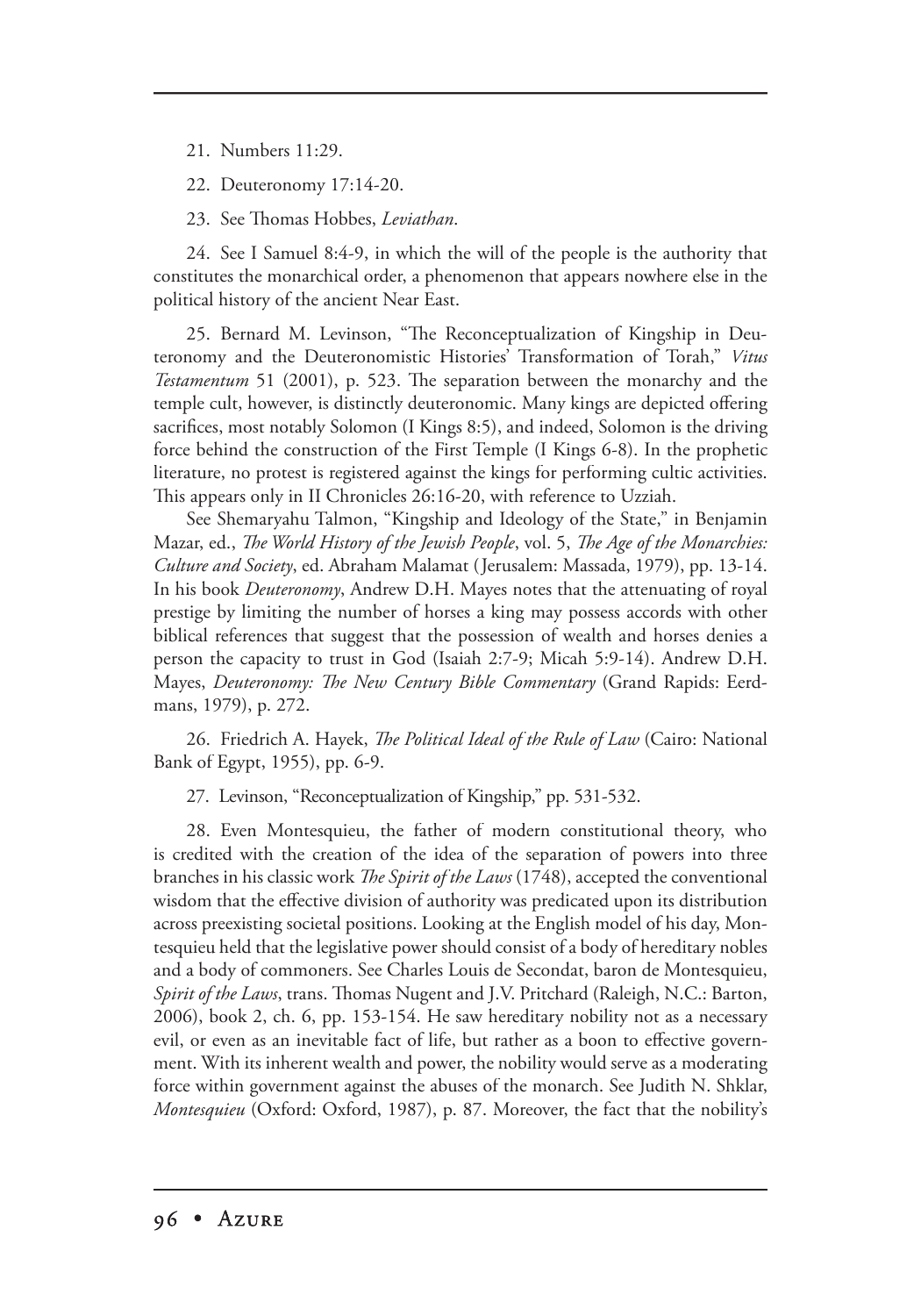strength was derived from its own resources would endow its members with a sense of independence. Together with developed education and time for reflection, this would enable the nobles to contribute to effective government in a way members of the lower classes could not. See Thomas L. Pangle, *Montesquieu's Philosophy of Liberalism: A Commentary on 'The Spirit of the Laws* (Chicago: University of Chicago, 1973), p. 129. Montesquieu could not conceive of a classless society or a regime in which the separation of powers was purely institutional and instrumental, so that the eligibility to hold office was independent of class.

29. Deuteronomy 16:18.

30. In this section, I rely heavily on Norman Gottwald's description of the Bible's communitarian mode of production. See Norman K. Gottwald, "Social Class as an Analytic and Hermeneutical Category in Biblical Studies," *Journal of Biblical Literature* 112:1 (1993), p. 7.

31. Norman K. Gottwald, *The Tribes of Yahweh: A Sociology of the Religion of Liberated Israel*,*1250-1050 B.C.E.* (Maryknoll, N.Y.: Orbis, 1979), p. 613; Edward L. Greenstein, "Biblical Law," in Barry W. Holtz, ed., *Back to the Sources: Reading the Classical Jewish Texts* (New York: Summit, 1984), p. 96; Shalom M. Paul, *Studies in the Book of the Covenant in the Light of Cuneiform and Biblical Law* (Eugene, Ore.: Wipf & Stock, 2006), p. 44.

32. Jon D. Levenson, "Poverty and the State in Biblical Thought," *Judaism* 25:2 (Spring 1976), p. 232.

33. Norman K. Gottwald, "The Prophetic Critique of Political Economy: Its Ground and Import," in Norman K. Gottwald, ed., *The Hebrew Bible in Its Social World and Ours* (Atlanta: Scholars, 1993), pp. 362-363. According to Daniel Snell, it is likely that in ancient Israel, "free peasants must have constituted the largest group in any period." Daniel C. Snell, *Life in the Ancient Near East: 3100-332 B.C.E.* (New Haven: Yale, 1997), p. 87.

34. With regard to Egypt, see David O'Connor, "The Social and Economic Organization of Ancient Egyptian Temples," in Sasson, *Civilizations of the Ancient Near East*, vol. 1, pp. 319-329. With regard to Mesopotamia, see Norman Yoffee, "The Economy of Ancient Western Asia," in Sasson, *Civilizations of the Ancient Near East*, vol. 3, pp. 1387-1399. It would appear that some form of private ownership of land was extant in all periods and places in the ancient Near East alongside the royal estates. The possible exception is Egypt, where all lands may have been considered property of the king. See Snell, *Life in the Ancient Near East*, pp. 125- 128, and the extended bibliography in Gregory C. Chirichigno, *Debt-Slavery in Israel and the Ancient Near East* (Sheffield, England: Journal for the Study of the Old Testament Press, 1993), p. 35, n. 1.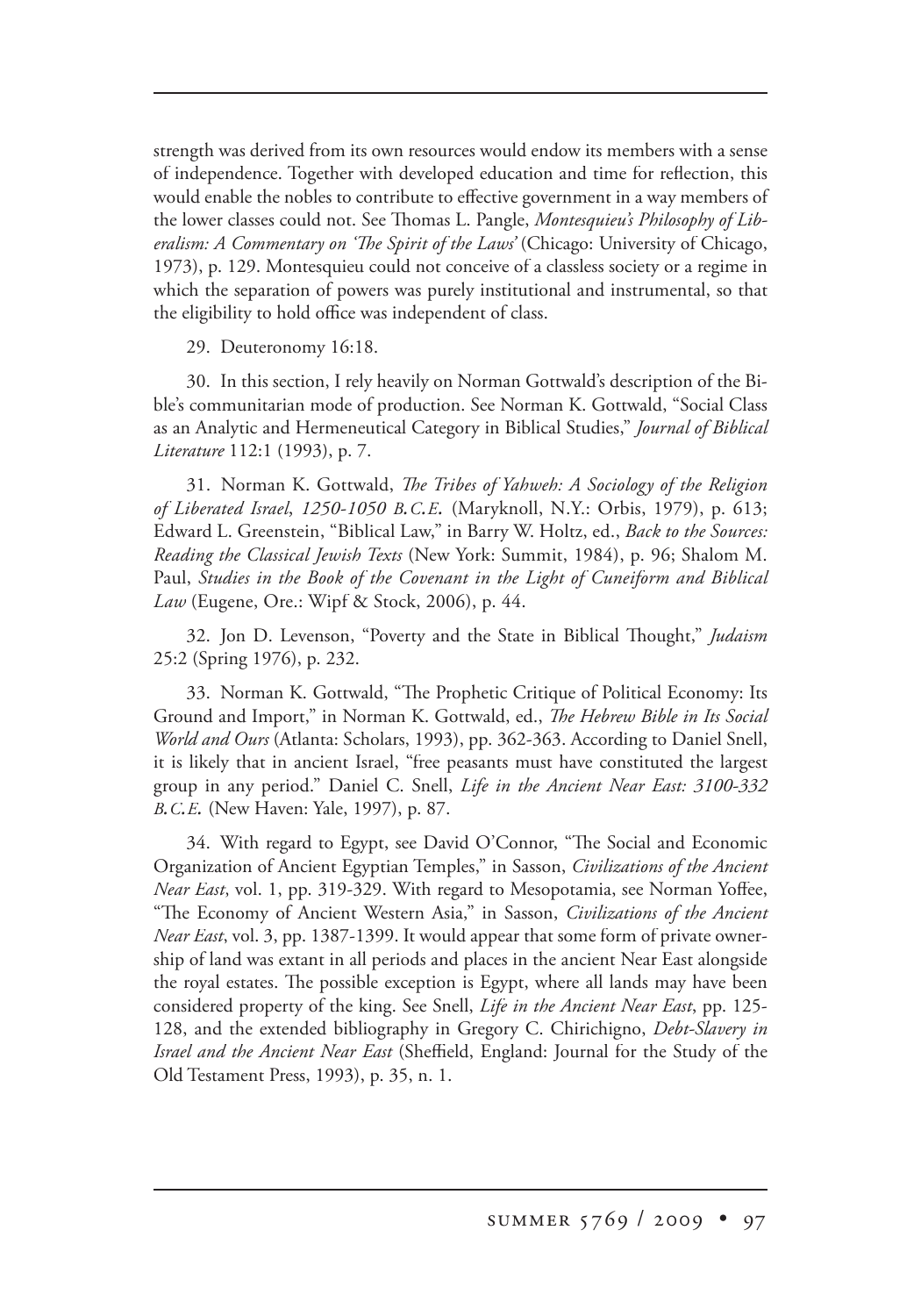35. Jeffrey A. Fager, *Land Tenure and the Biblical Jubilee: Uncovering Hebrew Ethics Through the Sociology of Knowledge* (Sheffield, England: Journal for the Study of the Old Testament Press, 1993), p. 88.

36. On the Homestead Act see Heather Cox Richardson, *The Greatest Nation of the Earth: Republican Economic Policies During the Civil War* (Cambridge: Harvard, 1997).

37. Gottwald, *Tribes of Yahweh*, p. 613.

38. David C. Hopkins, *The Highlands of Canaan: Agricultural Life in the Early Iron Age* (Sheffield, England: Almond, 1985), pp. 260-261.

39. Leviticus 25:10.

40. Richard A. Posner, "A Theory of Primitive Society, with Special Reference to Law," *Journal of Law and Economics* 23:1 (April 1980), pp. 17-18. Indeed, as George Dalton has noted, in many parts of agricultural Africa one acquires land through kinship right, rarely through purchase. George Dalton, "Traditional Production in Primitive African Economies," in George Dalton, ed., *Tribal and Peasant Economies: Readings in Economic Anthropology* (Garden City, N.Y.: Natural History Press, 1967), p. 67.

41. See II Kings 4:1-7, Nehemiah 5:1-6.

42. Chirichigno, *Debt Slavery in Israel*, pp. 50-51; Gottwald, *Tribes of Yahweh*, p. 212.

43. Moshe Weinfeld, *Social Justice in Ancient Israel and in the Ancient Near East* (Jerusalem: Magnes, 1995), p. 77.

44. Plutarch, *Lives*, trans. Bernadotte Perrin, vol. 10 (London: William Heinmann, 1949), "Agis and Cleomenes," p. 19. For similar sentiments from Roman times, see Cicero, *On Obligations*, trans. P.G. Walsh (Oxford: Oxford, 2008), pp. 81-82. See discussion in Weinfeld, *Social Justice*, pp. 10-17.

45. Deuteronomy 15:1-3.

46. Richard D. Nelson, *Deuteronomy: A Commentary* (Louisville: Westminster John Knox, 2002), p. 192.

47. According to both the Hebrew Bible and almost all ancient Near Eastern sources, tithes are delivered to the Temple or sanctuary. See Henk Jagersma, "The Tithes in the Old Testament," *Oudtestamentische Studiën* 21 (1981), p. 123. In the kingdoms of Judea and Israel, the distinction between the royal and Temple tithes was not always clear, since temples were *ipso facto* royal temples (Amos 7:13), and the kings controlled their treasuries (I Kings 15:18; II Kings 12:19, 18:15) and were responsible for their maintenance (II Kings 12:7-17, 22:3-7; Ezekiel 45:17; II Chronicles 31:3-6). See Jacob Milgrom, *Cult and Conscience: The "Asham" and the*